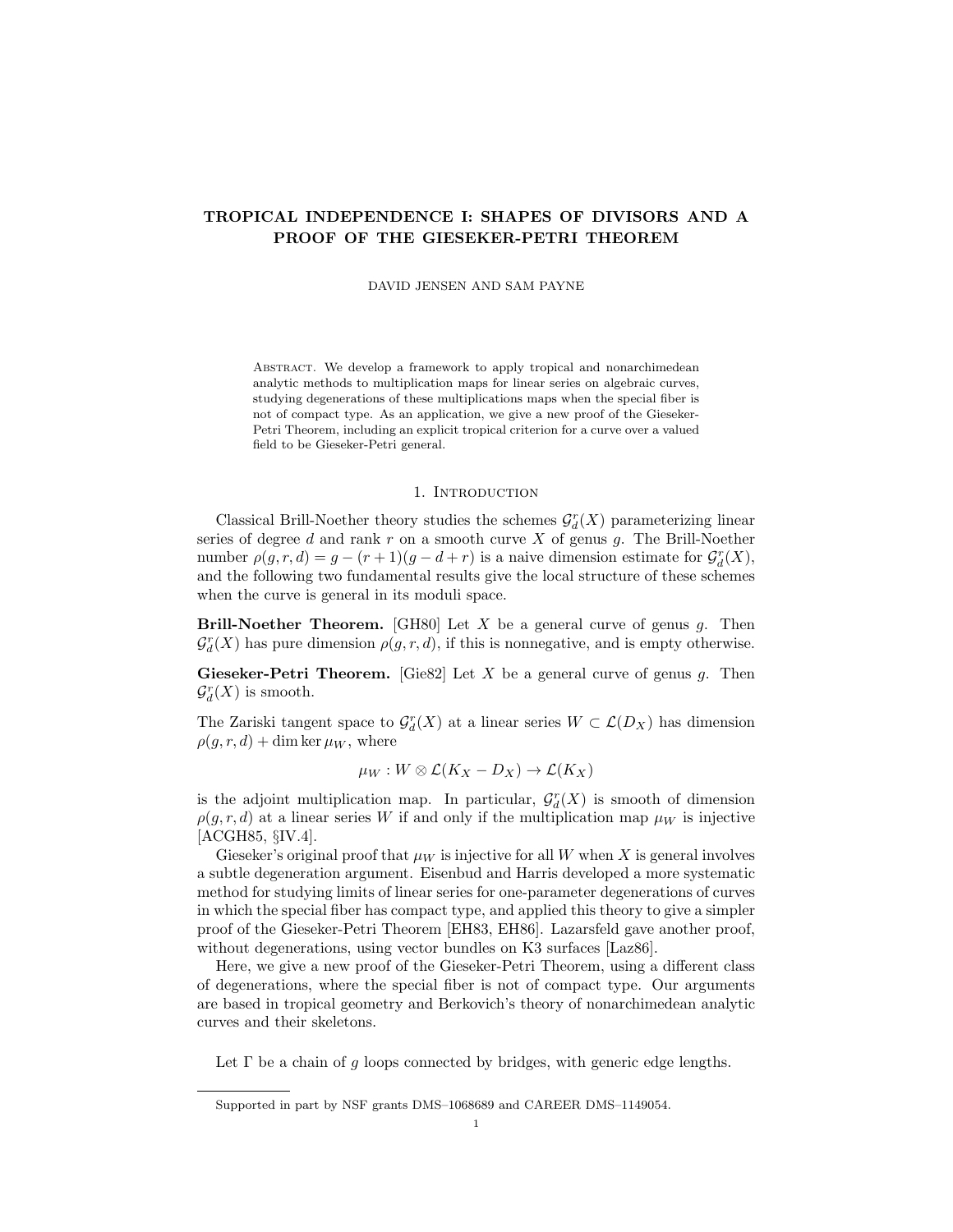

Figure 1. The graph Γ.

The genericity condition on edge lengths on the loops is the same as in [CDPR12]; we require that  $\ell_i/m_i$  is not equal to the ratio of two positive integers whose sum is less than or equal to  $2q - 2$ .

**Theorem 1.1.** Let  $X$  be a smooth projective curve of genus g over a complete nonarchimedean field such that the minimal skeleton of the Berkovich analytic space  $X^{\text{an}}$  is isometric to  $\Gamma$ . Then the multiplication map

 $\mu_W : W \otimes \mathcal{L}(K_X - D_X) \to \mathcal{L}(K_X)$ 

is injective for all linear series  $W \subset \mathcal{L}(D_X)$  on X.

There do exist such curves over valued fields of arbitrary pure or mixed characteristic. This follows from the fact that the moduli space of tropical curves is the skeleton of the Deligne-Mumford compactification of the moduli space of curves [ACP12], and can also be proved by deformation theory, as in [Bak08, Appendix B]. The existence of Gieseker-Petri general curves over an arbitrary algebraically closed field then follows by standard arguments from scheme theory, using the fact that the coarse moduli space of curves is defined over  $Spec \mathbb{Z}$ , as in [CDPR12, Section 3]. In particular, the Gieseker-Petri Theorem follows from Theorem 1.1, by standard arguments.

The proof of Theorem 1.1 is essentially independent of the tropical proof of the Brill-Noether Theorem and does not involve the combinatorial classification of special divisors on a chain of loops from [CDPR12]. (In Section 6, we give a simplified proof in the special case where  $\rho(q, r, d)$  is zero, which does use this classification; see Remark 1.5.) Our approach involves not only the distribution of degrees over components of the special fiber, but also algebraic geometry over the residue field. In particular, we use Thuillier's nonarchimedean analytic Poincaré-Lelong formula [Thu05, BPR11], which relates orders of vanishing at nodes in the special fiber of a semistable model to slopes of piecewise linear functions on the skeleton. The resulting interplay between tropical geometry and algebraic linear series is close in spirit to the important recent work of Amini and Baker on linear series on metrized complexes of curves [AB12], which was a source of inspiration.

Remark 1.2. The graph Γ differs from the chain of loops studied in [CDPR12] only by the addition of bridges between the loops. The tropical Jacobians of two graphs that differ by the addition or deletion of bridges are canonically isomorphic, and these isomorphisms respect the images of the Abel-Jacobi maps, so the Brill-Noether theory of  $\Gamma$  is the same as that of the chain of loops. See [LPP12, Len14] for the basics of tropical Brill-Noether theory.

We do not need to introduce bridges for the case where  $\rho(g, r, d)$  is zero; the arguments in Section 6 work equally well for a chain of loops without bridges. However, when  $\rho(g, r, d)$  is positive we need to relate the slopes of piecewise linear functions along the bridge edges to orders of vanishing at nodes in the special fiber,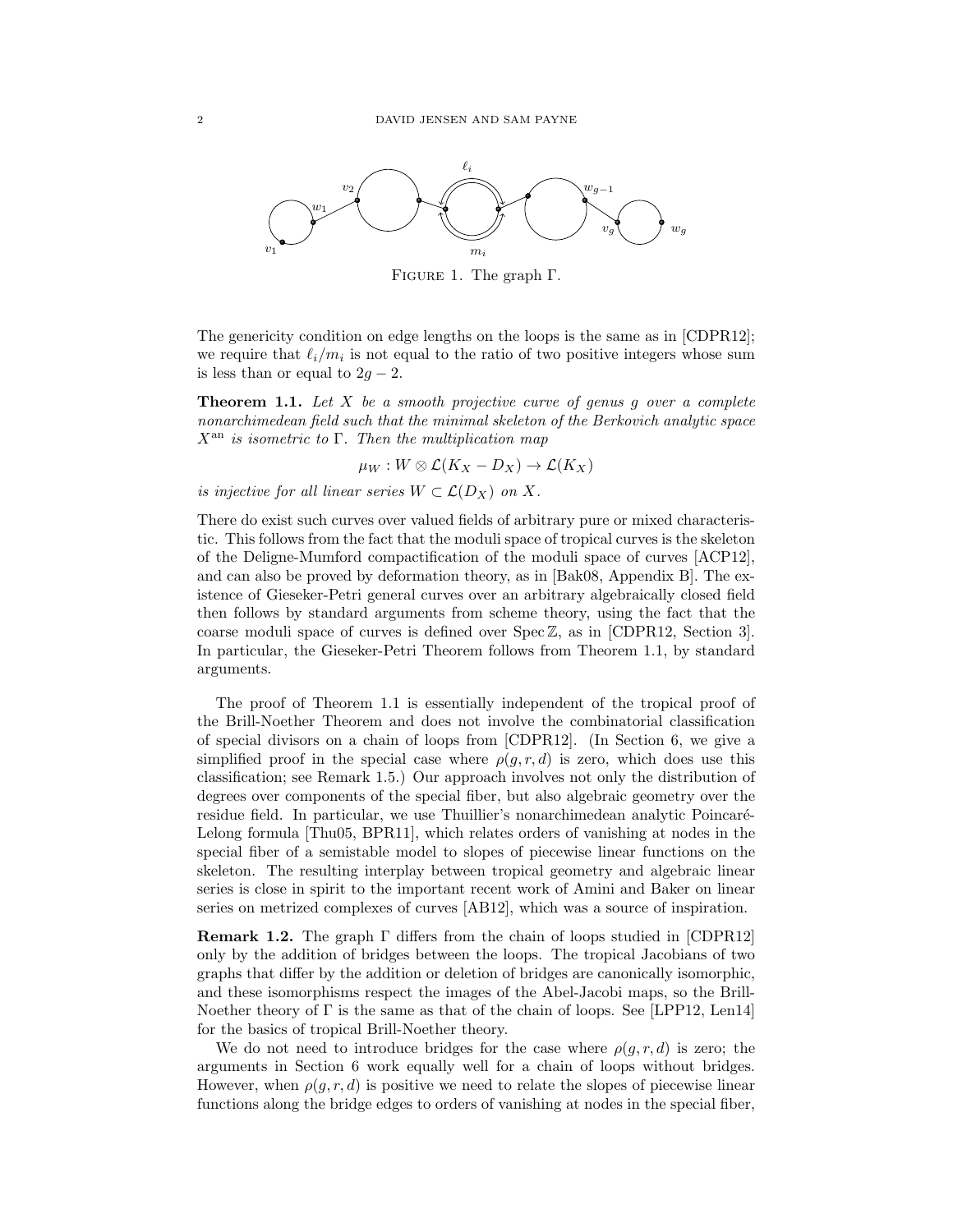through the nonarchimedean Poincaré-Lelong formula, in order to produce bases for the algebraic linear series  $\mathcal{L}(D_X)$  with the required properties. In particular, we do not know whether the conclusion of Theorem 1.1 holds for chains of loops without bridges when  $\rho(g, r, d)$  is positive.

On the way to proving Theorem 1.1, we introduce some new techniques for working with tropical linear series and relating them to algebraic linear series. In Section 3.1, we present a notion of *tropical independence*, which gives a sufficient condition for linear independence of rational functions on an algebraic curve X in terms of the associated piecewise linear functions on the Berkovich skeleton of the analytic curve  $X<sup>an</sup>$ . The key to applying such an independence condition is to produce well-understood piecewise linear functions on the skeleton that are not only in the tropical linear series, but are in fact tropicalizations of rational functions in a given algebraic linear series. In the case where  $\rho(g, r, d)$  is zero, the necessary piecewise linear functions come from tropicalizing a basis for the linear series and a basis for the adjoint linear series. In this case, the piecewise linear functions are explicit and uniquely determined by the graph, and the proof that they all come from the algebraic linear series is essentially combinatorial. (See Proposition 6.3.) When  $\rho$  is positive, we have much less control over which tropical functions come from a given algebraic linear series. In the general case, we work one loop at a time on the metric graph and use an existence argument from algebraic geometry, inspired by [EH83, Lemma 1.2]. (See Lemma 7.2.)

One new insight on the tropical side is the importance of shapes of effective divisors, expressed in terms of connected subsets that do or do not meet the divisor. When the metric graph is a chain of loops, a typical connected subset to consider would be a loop minus a single point. See Sections 3.2 and 4.2, along with the proofs of Theorems 6.6 and 1.1, at the ends of Sections 6 and 7, respectively.

We also use a new patching construction, gluing together tropicalizations of different rational functions in a fixed algebraic linear series on different parts of the graph, to arrive at a piecewise linear function in the corresponding tropical linear series that may or may not come from any linear combination of the original rational functions. See the construction of  $\theta$  at the beginning of the proof of Theorem 1.1. The most delicate step in this construction is to ensure that no poles are introduced at the gluing points.

We now briefly sketch relations between the approach developed here, the classical theory of limit linear series, and the tropical theory of divisors on graphs.

Suppose  $X$  is defined over a discretely valued field with valuation ring  $R$ , and let L be a line bundle on X. Consider a regular model  $\mathcal X$  over Spec R with general fiber X, in which the special fiber  $\mathcal X$  is semistable with smooth components  $\mathcal X_i$ . (By the semistable reduction theorem, such a model exists after a finite, totally ramified extension of the valued field.) The special fiber of this model has compact type, meaning that its Jacobian is compact, if and only if its dual graph is a tree. In this case, for each component  $\overline{\mathcal{X}}_i$  there is a unique extension  $\mathcal{L}_i$  of the line bundle L such that

$$
\deg\left(\mathcal{L}_i|_{\overline{\mathcal{X}}_j}\right) = \left\{\begin{array}{ll} d & \text{if } i = j, \\ 0 & \text{otherwise.} \end{array}\right.
$$

Given a linear subspace  $W \subset H^0(X, L)$  of degree d and dimension  $r + 1$ , the Rsubmodule  $W_i \subset W$  consisting of sections that extend to  $\mathcal{L}_i$  is free of rank  $r + 1$ , and restricts to a linear series of degree d and dimension r on  $\overline{\mathcal{X}}_i$ . The theory of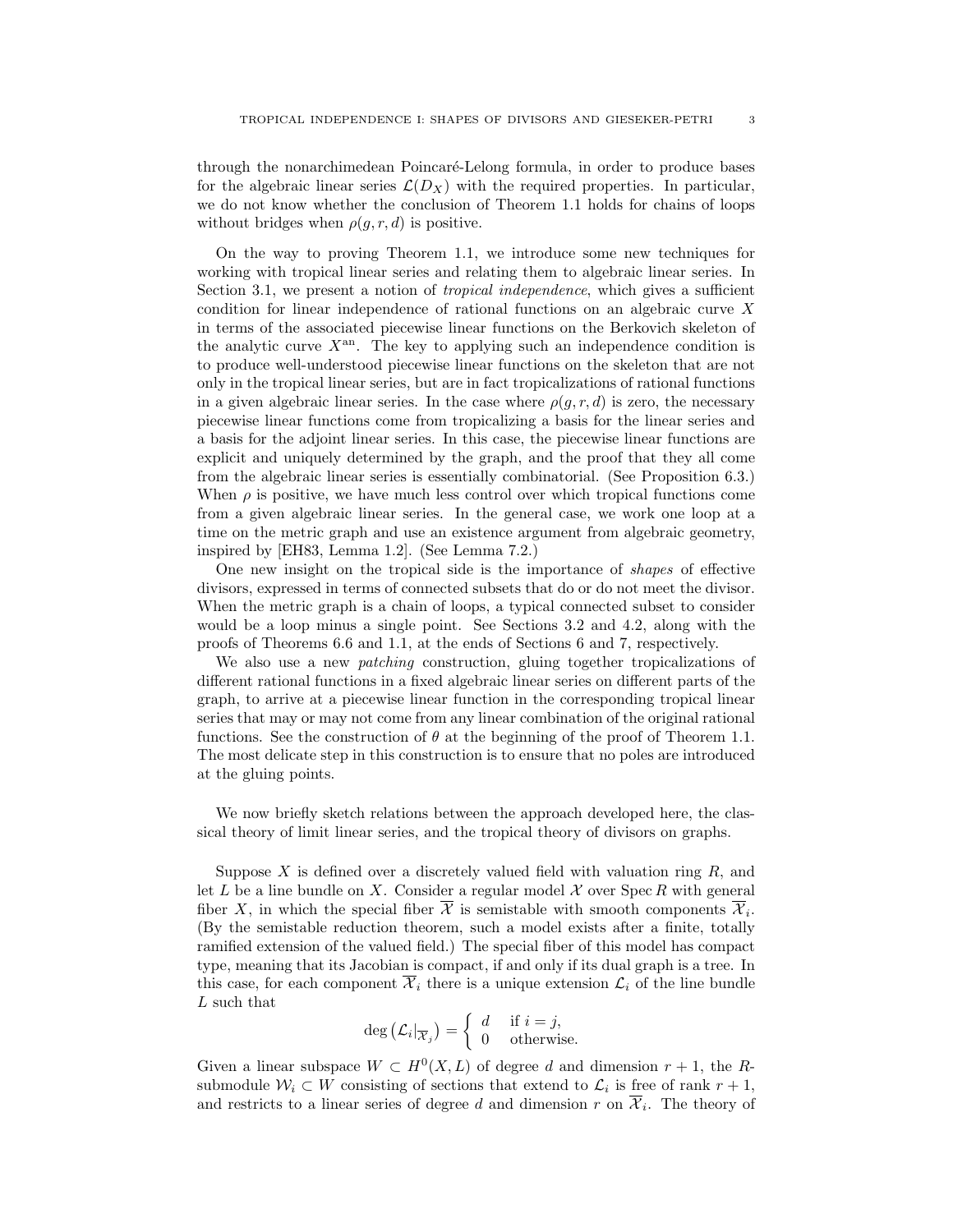limit linear series studies these distinguished linear series on the components of the special fiber, with special attention to their vanishing sequences at the nodes of  $\mathcal{X}$ .

In contrast, if  $\overline{\mathcal{X}}$  is not of compact type, then its dual graph is not a tree, and there is an obstruction to extending  $L$  to a line bundle  $\mathcal{L}_i$  with degrees as above on the components of the special fiber. This obstruction is given by an element in the component group of the Néron model of the Jacobian of  $X$ .

The theory of divisors on graphs follows a deep analogy between divisors on algebraic curves and the distributions of degrees of specializations of L over the components of the special fiber. In this framework, one considers the dual graph whose vertices  $v_i$  correspond to components  $\overline{\mathcal{X}}_i$  and whose edges correspond to nodes of  $\overline{\mathcal{X}}$ . Then an extension  $\mathcal L$  of L to X gives rise to a formal sum

$$
D_{\mathcal{L}} = \sum_{i} \deg(\mathcal{L}|_{\overline{\mathcal{X}}_i}) v_i.
$$

which is considered as a divisor on the graph. Since the divisors arising from different specializations of  $L$  differ by a sequence of chip-firing moves, one studies the tropical Picard group parametrizing equivalence classes of divisors on the graph modulo the relation generated by chip-firing. The tropical Jacobian, the degree zero part of this tropical Picard group, is canonically identified with the component group of the Néron model of the Jacobian of  $X$ .

Baker's Specialization Lemma [Bak08] says that a line bundle whose complete linear series has dimension r can be specialized so that all degrees are nonnegative and the distribution of degrees dominates any given divisor of degree  $r$  on the dual graph. In other words, it has rank at least  $r$  in the sense of [BN07]. Therefore, the specialization of any line bundle whose complete linear series has dimension at least  $r$  lies in the tropical Brill-Noether locus parametrizing divisor classes of degree  $d$ with rank at least r. In  $[CDPR12]$ , a careful analysis of the Brill-Noether loci of the chain of loops shows that if a curve  $X$  has a regular semistable model whose special fiber has this dual graph, then the curve must be Brill-Noether general, meaning that  $\mathcal{G}_d^r(X)$  has dimension  $\rho(g,r,d)$  if this is non-negative, and is empty otherwise. In particular, we get not only a new proof of the Brill-Noether Theorem, but an explicit and computationally verifiable sufficient condition for a curve to be Brill-Noether general, the existence of a regular semistable model whose special fiber has a particular dual graph.

Remark 1.3. This tropical proof of the Brill-Noether Theorem can be reframed in the language of Berkovich's nonarchimedean analytic geometry to show that any curve of genus q over a valued field whose skeleton is a chain of  $q$  loops with generic edge lengths must be Brill-Noether general. Here, we follow this more general approach, with skeletons of analytifications in place of dual graphs of regular semistable models. Similar arguments, combined with the basepoint-free pencil trick, lead to a proof of the Gieseker-Petri Theorem in the special case where  $r = 1$  $[BJM^+12]$ .

Remark 1.4. In some ways, the tropical geometry of divisors on a chain of loops with generic edge lengths appears similar to the geometry of limit linear series on a chain of elliptic curves with generic attaching points. As is well-known to experts in Brill-Noether theory, the theory of limit linear series on such curves gives a characteristic-free proof of the Brill-Noether and Gieseker-Petri theorems [Oss11, CLMTiB12], and some steps in our approach, including Lemma 7.2 and Proposition 7.4, can be viewed as tropical analogues of such arguments from classical algebraic geometry.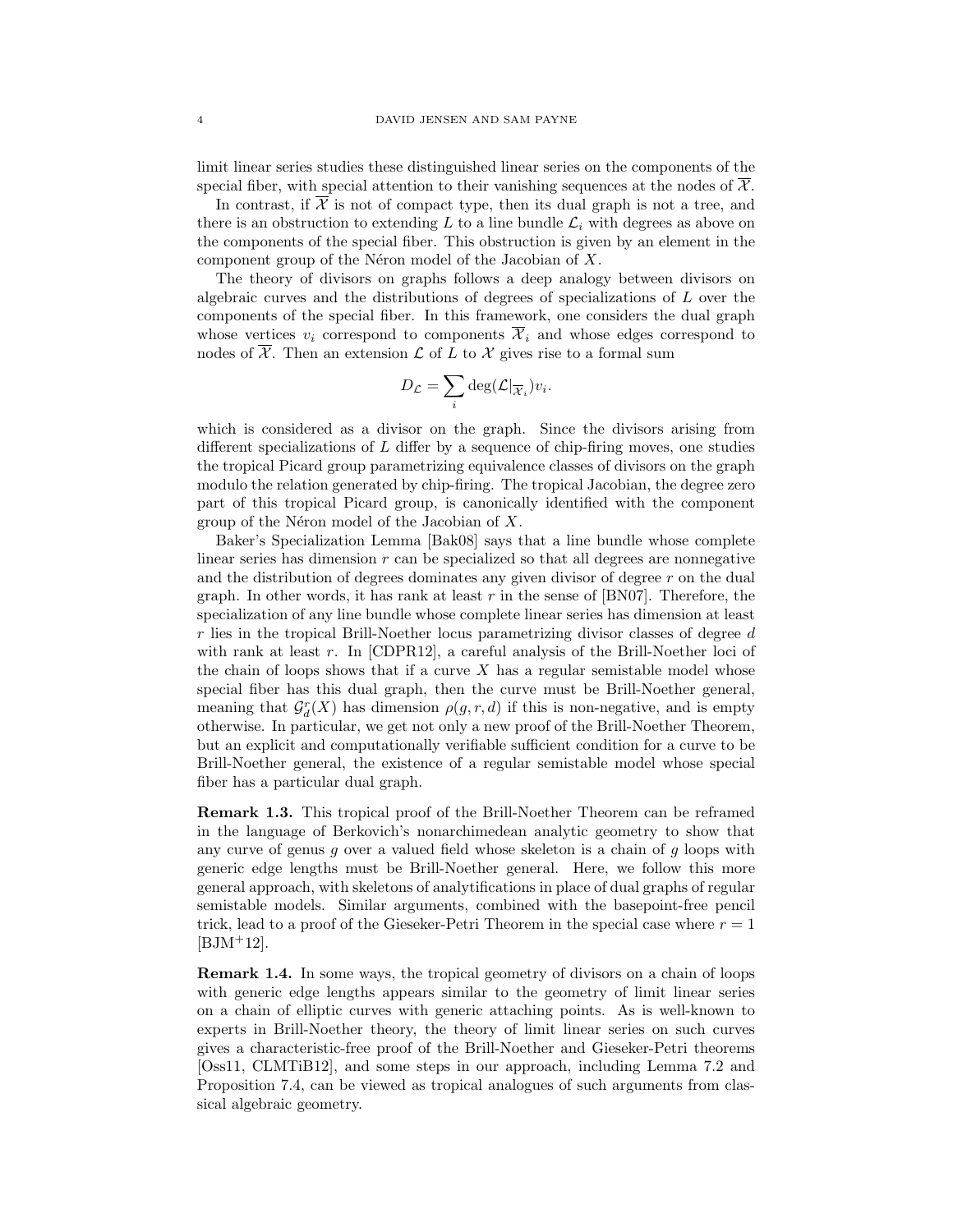Other steps seem more difficult to translate. In the limit linear series proofs of Gieseker-Petri, both [EH83] and [CLMTiB12] assume the multiplication map is not injective and use a degeneration argument to construct a divisor in  $|K_X|$  of impossible degree. We assume the multiplication map is not injective and reach a contradiction by constructing an impossible divisor in  $|K_{\Gamma}|$ , but it is not the degree of this divisor that creates the contradiction. Our argument relies on Proposition 3.5 and Lemma 4.4 to show that the divisor has impossible shape.

The relations to the geometry of the Deligne-Mumford compactification of  $\mathcal{M}_q$ are also different. Limit linear series arguments produce stable curves corresponding to points in the boundary of  $\overline{\mathcal{M}}_q$  that are not in the closure of the Gieseker-Petri special locus, whereas the special fibers of our models are semistable, but necessarily unstable, and their stabilizations are always in the closure of the hyperelliptic locus. (Limit linear series arguments may also involve semistable curves that are not stable, but the configurations of rational curves collapsed by stabilization tend to play an incidental role. In sharp contrast, the precise combinatorial configurations of collapsed curves are essential to our arguments.)

It may still be tempting to try to interpret the tropical approach as a rephrasing or retranslation of classical degeneration arguments, at least in broad strokes, but there are fundamental obstacles to overcome. As explained above, the data in our tropical arguments are in some sense strictly complementary to the data involved in limit linear series. We work primarily in the component group of the Néron model of the Jacobian (or its analytic counterpart, the tropical Jacobian) whereas classical limit linear series are defined only in the case where this component group is trivial. On the other hand, the limit linear series approach depends on computations in the compact part of the Jacobian of the special fiber, which is trivial in the cases we consider.

Finally, we note that even the Tropical Riemann-Roch Theorem has not been reinterpreted or reproved using classical algebraic geometry, despite multiple attempts. Our proof of Gieseker-Petri uses this result in a crucial way, to control the shapes of effective canonical divisors (Lemma 4.4), so any satisfying interpretation of our argument in terms of classical degeneration methods should explain Tropical Riemann-Roch as well.

Remark 1.5. In Section 6, we give a simplified proof of Theorem 1.1 in the special case where  $\rho(g, r, d)$  is zero. The simplified argument in this special case is essentially combinatorial, and relies on the classification of special divisors on a chain of loops in terms of rectangular tableaux [CDPR12] and the interpretation of adjunction in terms of transposition [AMSW13]. It does not involve algebraic geometry over the residue field or the Poincaré-Lelong formula.

Although the guts of the argument are different, the overall structure of the proof by contradiction is the same as in the general case. We assume that the multiplication map has nonzero kernel, deduce that certain carefully constructed collections of piecewise linear functions are tropically dependent, and use this dependence to produce a canonical divisor of impossible shape. Although this section is not logically necessary, we believe that most readers will find it helpful to work through this special case first, as we did, before proceeding to the proof of Theorem 1.1.

Acknowledgements. We are grateful to Eric Katz and Joe Rabinoff for helpful conversations related to this work, to Dhruv Ranganathan for assistance with the illustrations, and to Matt Baker and the referee helpful comments on an earlier version of this draft that led to several improvements. Important parts of this research were carried out during a week at Canada/USA Mathcamp in July 2013,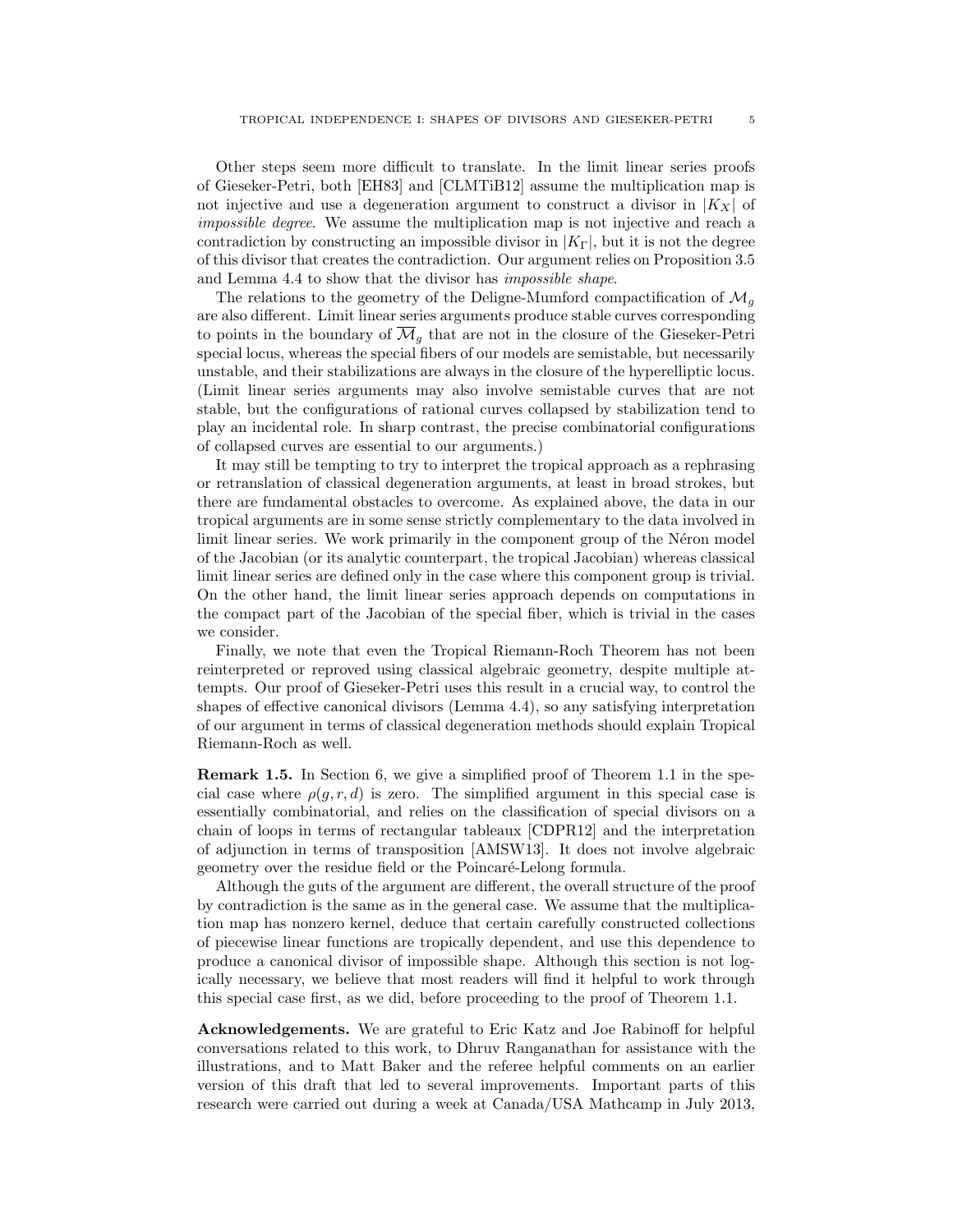supported by research in pairs grant NSF DMS-1135049. We are grateful to the staff and students for their enthusiasm and warm hospitality.

# 2. Background

We briefly review the theory of divisors and divisor classes on metric graphs, along with relations to the classical theory of algebraic curves via Berkovich analytification and specialization to skeletons. For further details and references, see [BN07, Bak08, BPR11, AB12].

2.1. Divisors on graphs and Riemann-Roch. Let  $\Gamma$  be a metric graph. A divisor on  $\Gamma$  is a finite formal sum

$$
D = a_1v_1 + \cdots + a_sv_s,
$$

where the  $v_i$  are points in  $\Gamma$  and the coefficients  $a_i$  are integers. The *degree* of a divisor is the sum of its coefficients

$$
\deg(D) = a_1 + \cdots + a_s,
$$

and a divisor is effective if all of its coefficients are nonnegative. We say that an effective divisor *contains* a point  $v_i$  if its coefficient  $a_i$  is strictly positive. We will frequently consider questions about whether a given effective divisor D contains at least one point in a connected subset  $\Gamma' \subset \Gamma$ . See, for instance, Section 3.2.

Let PL(Γ) be the additive group of continuous piecewise linear functions  $\psi$  with integer slopes on Γ. (Throughout, all of the piecewise linear functions that we consider have integer slopes.) The *order* of such a piecewise linear function  $\psi$  at a point  $v$  is the sum of its incoming slopes along edges containing  $v$ , and is denoted ord<sub>v</sub>( $\psi$ ). Note that ord<sub>v</sub>( $\psi$ ) is zero for all but finitely many points v in Γ, so

$$
\mathrm{div}(\psi) = \sum_{v \in \Gamma} \mathrm{ord}_v(\psi) \, v,
$$

is a divisor. A divisor is *principal* if it is equal to  $div(\psi)$  for some piecewise linear function  $\psi$ , and two divisors D and D' are *equivalent* if  $D - D'$  is principal. Note that every principal divisor has degree zero, so the group  $Pic(\Gamma)$  of equivalence classes of divisors is graded by degree.

Let D be a divisor on Γ. The *complete linear series*  $|D|$  is the set of effective divisors on  $\Gamma$  that are equivalent to  $D$ , and

$$
R(D) = \{ \psi \in PL(\Gamma) \mid D + \text{div}(\psi) \text{ is effective} \}.
$$

These objects are closely analogous to the complete linear series of a divisor on an algebraic curve, and the vector space of rational functions with poles bounded by that divisor. There is a natural surjective map from  $R(D)$  to  $|D|$  taking a piecewise linear function  $\psi$  to  $\text{div}(\psi) + D$ , and two functions  $\psi$  and  $\psi'$  have the same image in |D| if and only if  $\psi - \psi'$  is constant. The vector space structure on rational functions with bounded poles is analogous to the tropical module structure on  $R(D)$ . Addition in this tropical module is given by the pointwise minimum; if  $\psi_0, \ldots, \psi_r$  are in  $R(D)$  and  $b_0, \ldots, b_r$  are real numbers, then the function  $\theta$  given by

$$
\theta(v) = \min_{j} \{ \psi_j(v) + b_j \},
$$

is also in  $R(D)$  [HMY12].

The rank  $r(D)$  is the largest integer r such that  $D-E$  is equivalent to an effective divisor for every effective divisor  $E$  of degree  $r$ . In other words, a divisor  $D$  has rank at least  $r$  if and only if its linear series contains divisors that dominate any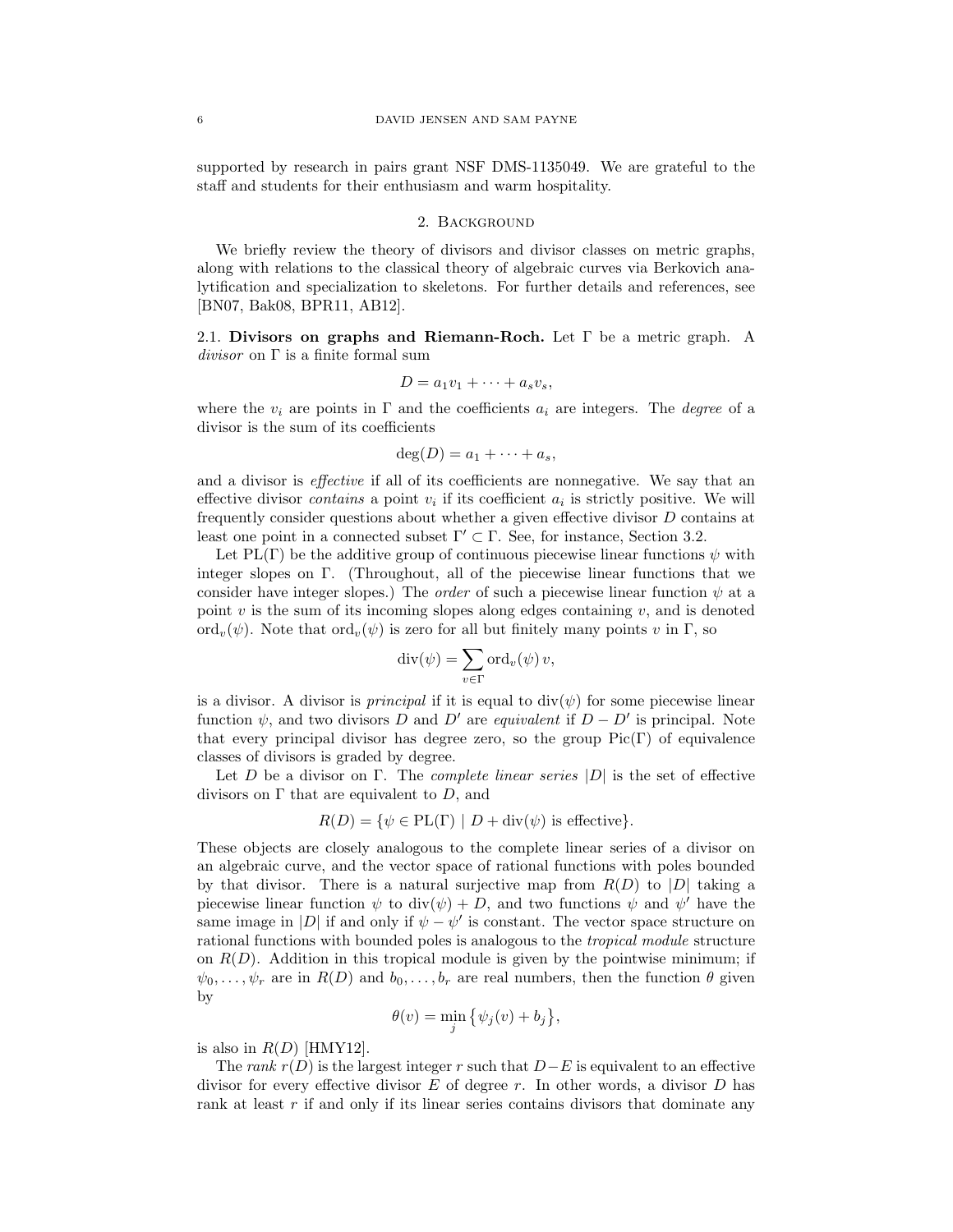effective divisor of degree r. This invariant satisfies the following Riemann-Roch theorem with respect to the *canonical divisor*  $K_{\Gamma} = \sum_{v \in \Gamma} (\deg(v) - 2) v$ .

Tropical Riemann-Roch Theorem. [BN07, GK08, MZ08] Let D be a divisor on a metric graph  $\Gamma$  with first Betti number g. Then

$$
r(D) - r(K_{\Gamma} - D) = \deg(D) - g + 1.
$$

Remark 2.1. Although it is closely analogous to the classical Riemann-Roch for curves, the Tropical Riemann-Roch Theorem has no known proof via algebraic geometry. Indeed, neither of these results is known to imply the other.

2.2. Specialization of divisors from curves to graphs. Throughout, we work over a fixed algebraically closed field  $K$  that is complete with respect to a nontrivial valuation

$$
\text{val}: K^* \to \mathbb{R}.
$$

Let  $R \subset K$  be the valuation ring, and let  $\kappa$  be the residue field.

Let  $X$  be an algebraic curve over  $K$ . The underlying set of the Berkovich analytic space  $X^{\text{an}}$  consists of the closed points  $X(K)$  together with the set of valuations on the function field  $K(X)$  that extend the given valuation on K. We write

$$
\mathrm{val}_y: K(X) \to \mathbb{R} \cup \{+\infty\}
$$

for the valuation corresponding to a point  $y$  in  $X^{an} \setminus X(K)$ .

**Remark 2.2.** We treat the points in  $X(K)$  differently, because they do not correspond to valuations on the function field  $K(X)$ . Nevertheless, one can still study the closed points in terms of generalized valuations on rings, as follows. If  $U \subset X$ is any affine open neighborhood of a closed point  $x \in X(K)$ , then the map

$$
\mathrm{val}_x : \mathcal{O}_X(U) \to \mathbb{R} \cup \{+\infty\}
$$

is a ring valuation. Note that  $val_x$ , unlike a valuation on a field, may take a nonzero element to  $+\infty$ .

The topology on  $X^{\text{an}}$  is the weakest containing  $U^{\text{an}}$  for every Zariski open U in X and such that, for any  $f \in \mathcal{O}_X(U)$ , the function taking  $x \in U^{\text{an}}$  to  $\text{val}_x(f)$  is continuous.

The points in  $X(K)$  are called type-1 points of  $X<sup>an</sup>$ , and the remaining points in  $X<sup>an</sup> \setminus X(K)$  are classified into three more types according to the algebraic properties of the corresponding valuation on  $K(X)$ . For our purposes, the most relevant points are type-2 points, the points y such that the residue field of  $K(X)$ with respect to val<sub>y</sub> has transcendence degree 1 over  $\kappa$ . We write  $X_y$  for the smooth projective curve over the residue field of K with this function field.

Remark 2.3. By passing to a spherically complete extension field whose valuation surjects onto R, one could assume that all points in  $X<sup>an</sup> \setminus X(K)$  are of type-2.

Suppose  $X$  is smooth and projective. Then  $X$  has a *semistable vertex set*, a finite set of type-2 points whose complement is a disjoint union of a finite number of open annuli and an infinite number of open balls. Each semistable vertex set  $V \subset X^{\text{an}}$  corresponds to a semistable model  $\mathcal{X}_V$  of X. The normalized irreducible components of the special fiber  $\overline{\mathcal{X}}_V$  are naturally identified with the curves  $X_y$ , for  $y \in V$ , and the preimages of the nodes in  $\overline{\mathcal{X}}_V$  under specialization are the annuli in  $X^{\text{an}} \setminus V$ . The annulus corresponding to a node where  $X_y$  meets  $X_{y'}$  contains a unique embedded open segement with endpoints  $y$  and  $y'$ , whose length is the logarithmic modulus of the annulus. The union of these open segments together with V is a closed connected metric graph embedded in  $X^{\text{an}} \setminus X(K)$  with a natural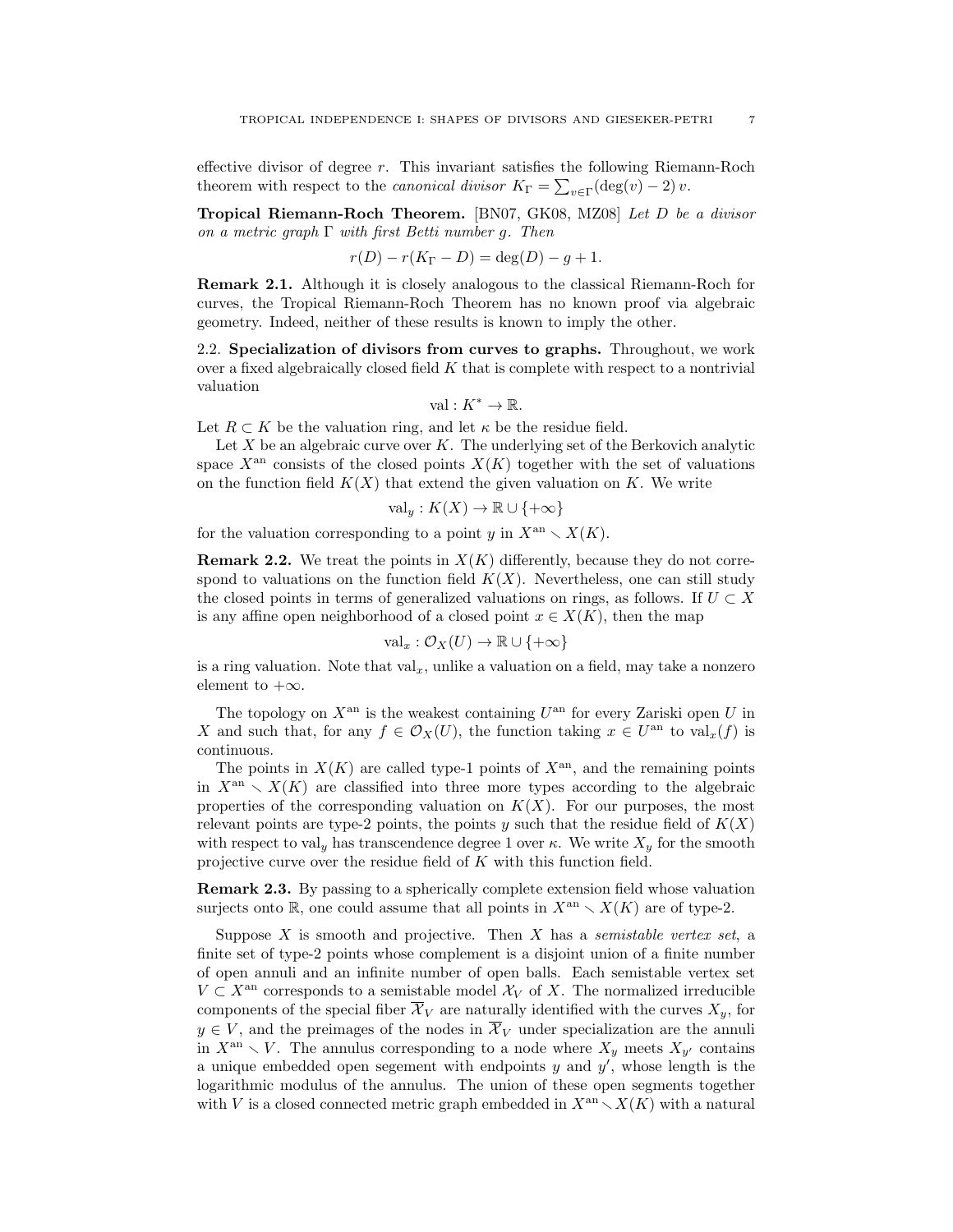metric. We write  $\Gamma_V$  for this metric graph, and call it the *skeleton* of the semistable model  $\mathcal{X}_V$ . If X has genus at least 2, which we may assume since the Gieseker-Petri Theorem is trivial for curves of genus 0 and 1, there is a unique minimal semistable vertex set in  $X^{\text{an}}$ . We write  $\Gamma$  for the skeleton of this minimal semistable vertex set, and call it simply the *skeleton* of  $X^{\text{an}}$ .

Each connected component of  $X^{\text{an}} \setminus \Gamma$  has a unique boundary point in Γ, and there is a canonical retraction to the skeleton

 $X^{\text{an}} \to \Gamma$ 

taking a connected component of  $X^{\text{an}} \setminus \Gamma$  to its boundary point. Restricting to  $X(K)$  and extending linearly gives the tropicalization map on divisors

$$
Trop: Div(X) \to Div(\Gamma).
$$

This map respects rational equivalence of divisors, as follows.

Let  $f \in K(X)$  be a rational function. We write trop(f) for the real valued function on the skeleton  $\Gamma$  given by  $y \mapsto \text{val}_y(f)$ . The function  $\text{trop}(f)$  is piecewise linear with integer slopes. Furthermore, if y is a type-2 point and trop( $f$ )(y) = 0, then the residue  $f_y$  is a nonzero rational function on  $X_y$  whose slope along an edge incident to  $y$  is the order of vanishing of  $\overline{f}_y$  at the corresponding node. This is the nonarchimedean Poincaré-Lelong Formula, due to Thuiller; see [Thu05] and [BPR11, §5]. One immediate consequence of this formula is that the tropical specialization map for rational functions

$$
trop: K(X)^* \to \text{PL}(\Gamma)
$$

is compatible with passing to principal divisors. More precisely, for any nonzero rational function  $f \in K(X)$ , we have

$$
Trop(\text{div}(f)) = \text{div}(\text{trop}(f)).
$$

Therefore, the tropicalization map on divisors respects equivalences and descends to a natural map on Picard groups

$$
Trop : Pic(X) \to Pic(\Gamma).
$$

Furthermore, since tropicalizations of effective divisors are effective, if  $D<sub>X</sub>$  is a divisor on X and f is a rational function in  $\mathcal{L}(D_X)$ , then trop(f) is in  $R(\text{Trop}(D_X))$ . This leads to the following version of Baker's Specialization Lemma.

**Lemma 2.4.** Let  $D_X$  be a divisor on X. Then  $r(Trop(D_X)) \ge r(D_X)$ .

Here, the rank  $r(D_X)$  is the dimension of the complete linear series of  $D_X$  on X.

Remark 2.5. The Specialization Lemma and Riemann-Roch Theorem together imply that  $\text{Top}(K_X) = K_{\Gamma}$ , and hence tropicalization respects adjunction. In other words,  $\text{Trop}(K_X - D_X) = K_{\Gamma} - \text{Trop}(D_X)$ .

**Remark 2.6.** Note that trop $(\mathcal{L}(D_X))$  is often much smaller than  $R(\text{Top}(D_X))$ . It is difficult in general to determine which piecewise linear functions in  $R(Trop(D_X))$ are tropicalizations of rational functions in  $\mathcal{L}(D_X)$ .

#### 3. Tropical Multiplication Maps

We now introduce a basic tropical lemma for studying linear dependence of rational functions and ranks of multiplication maps on linear series.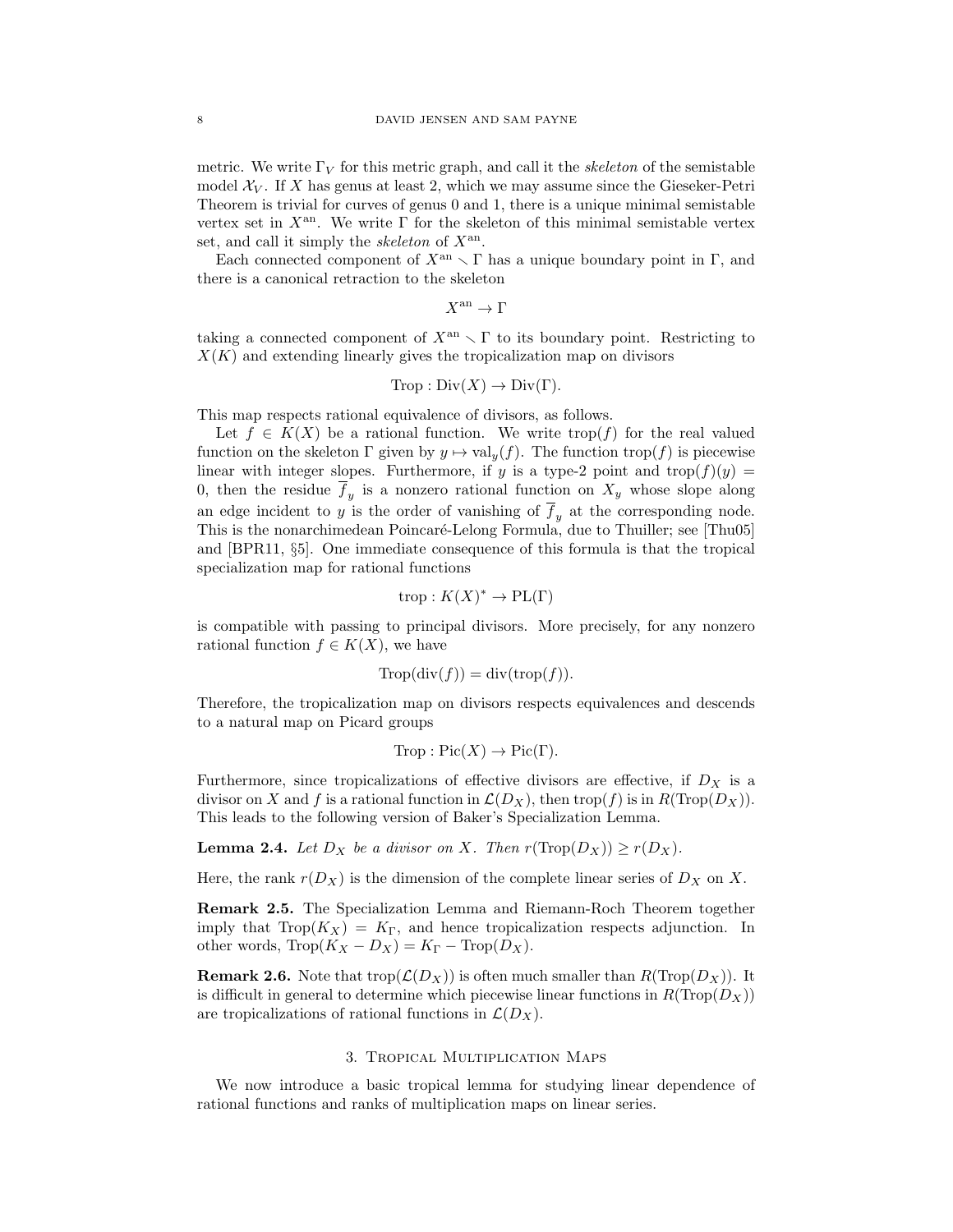3.1. **Tropical independence.** Let  $f_0, \ldots, f_r$  be rational functions on X. Suppose  ${f_0, \ldots, f_r}$  is linearly dependent, so there are constants  $c_0, \ldots, c_r$  in K, not all zero, such that

$$
c_0f_0+\cdots+c_rf_r=0.
$$

Then, for any point  $v \in X^{\text{an}}$ , the minimum of the valuations

 $\{\text{val}_v(c_0, f_0), \ldots, \text{val}_v(c_r, f_r)\}\$ 

must occur at least twice. In particular, if  $f_0, \ldots, f_r$  are linearly dependent in  $K(X)$ then there are real numbers  $b_0, \ldots, b_r$  such that the minimum of the piecewise linear functions  $\{\text{trop}(f_0) + b_0, \ldots, \text{trop}(f_r) + b_r\}$  occurs at least twice at every point of the skeleton Γ. Here, take  $b_j = \text{val}(c_j)$  if  $c_j$  is nonzero, and otherwise make  $b_j$ sufficiently large such that  $\psi_j + b_j$  is never minimal.

**Definition 3.1.** A set of piecewise linear functions  $\{\psi_0, \ldots, \psi_r\}$  is tropically dependent if there are real numbers  $b_0, \ldots, b_r$  such that the minimum

 $\min{\psi_0(v) + b_0, \ldots, \psi_r(v) + b_r}$ 

occurs at least twice at every point v in  $\Gamma$ .

If there are no such real numbers  $b_0, \ldots, b_r$  then we say  $\{\psi_0, \ldots, \psi_r\}$  is tropically independent.

**Lemma 3.2.** Let  $D_X$  and  $E_X$  be divisors on X, with  $\{f_0, \ldots, f_r\}$  and  $\{g_0, \ldots, g_s\}$ bases for  $\mathcal{L}(D_X)$  and  $\mathcal{L}(E_X)$ , respectively. If  $\{\text{trop}(f_i) + \text{trop}(g_j)\}_{ij}$  is tropically independent then the multiplication map

$$
\mu:\mathcal{L}(D_X)\otimes\mathcal{L}(E_X)\to\mathcal{L}(D_X+E_X)
$$

is injective.

*Proof.* The elementary tensors  $f_i \otimes g_j$  form a basis for  $\mathcal{L}(D_X) \otimes \mathcal{L}(E_X)$ . The image of  $f_i \otimes g_j$  under  $\mu$  is the rational function  $f_i g_j$ , and these are linearly independent, since their tropicalizations are tropically independent.  $\Box$ 

Remark 3.3. The main difficulty in applying this lemma is that one must prove the existence of rational functions in the algebraic linear series whose tropicalizations have the appropriate independence property. Finding such piecewise linear functions in the tropical linear series is not enough.

3.2. Shapes of equivalent divisors. Here we prove a technical proposition about how the tropical module structure on  $R(D)$  is reflected in the shapes of divisors in  $|D|$ . The proposition will be particularly useful when combined with our notion of tropical dependence of piecewise linear functions.

**Lemma 3.4.** Let D be a divisor on a metric graph  $\Gamma$ , with  $\psi_0, \ldots, \psi_r$  piecewise linear functions in  $R(D)$ , and let

 $\theta = \min \{ \psi_0, \ldots, \psi_r \}.$ 

Let  $\Gamma_j \subset \Gamma$  be the closed set where  $\theta = \psi_j$ . Then  $\text{div}(\theta) + D$  contains a point  $v \in \Gamma_j$ if and only if v is in either

- (1) the divisor div $(\psi_i) + D$ , or
- (2) the boundary of  $\Gamma_i$ .

*Proof.* If  $\psi_j$  agrees with  $\theta$  on some open neighborhood of v, then  $\text{ord}_v(\theta) = \text{ord}_v(\psi_j)$ , and hence  $div(\theta) + D$  contains v if and only if  $div(\psi_i) + D$  does. On the other hand, if v is in the boundary of  $\Gamma_j$  then there is an edge containing v such that the incoming slope of  $\theta$  along this edge is strictly greater than that of  $\psi_i$ , and the incoming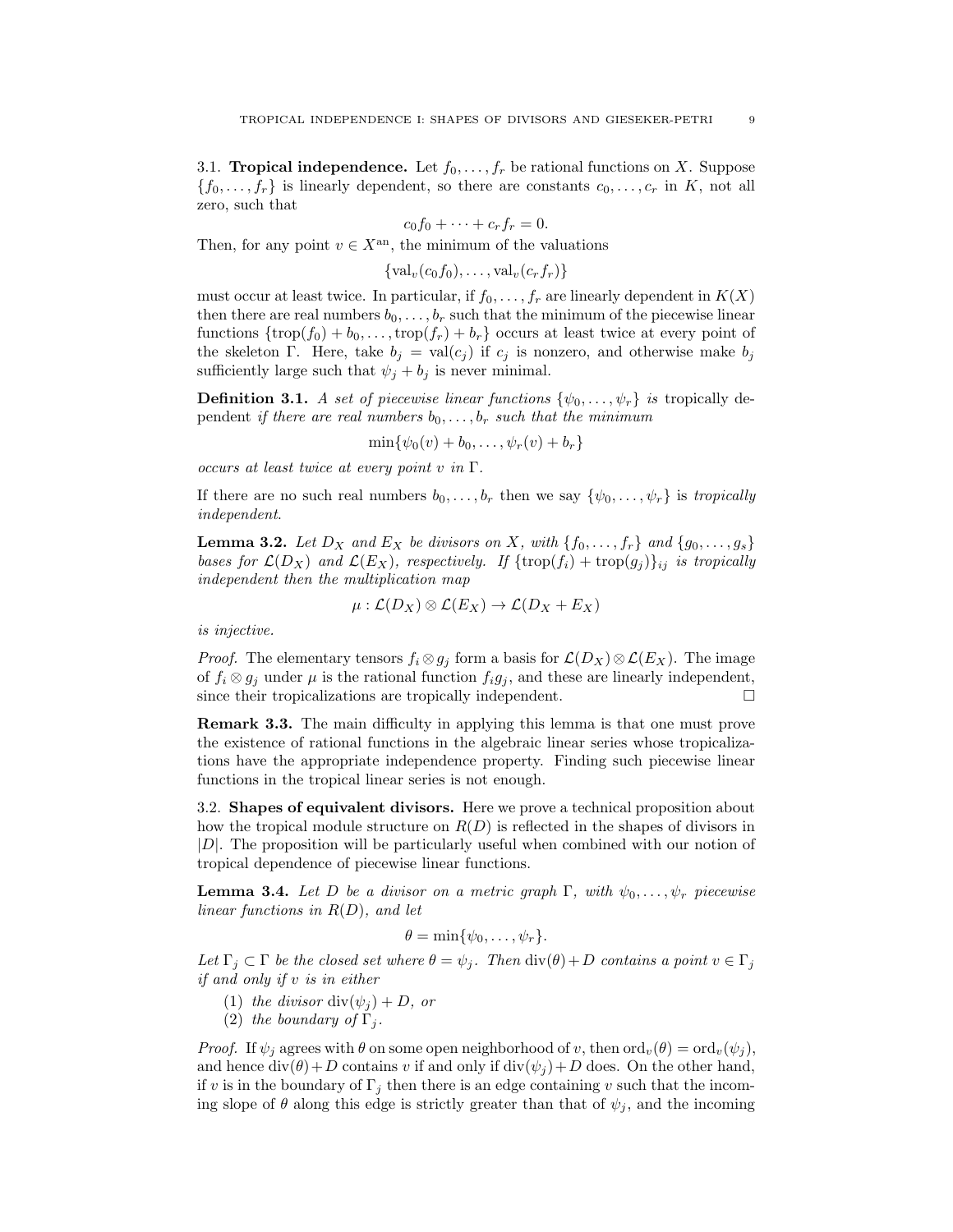slope of  $\theta$  along any other edge containing v must be at least as large as that of  $\psi_i$ . By summing over all edges containing v we find that  $\text{ord}_v(\theta)$  is strictly greater than ord<sub>v</sub> $(\psi_j)$ . Since div  $\psi_j + D$  is effective, by hypothesis, it follows that the coefficient of v in div( $\theta$ ) + D is strictly positive, as required.

**Proposition 3.5.** Let D be a divisor on a metric graph  $\Gamma$ , with  $\psi_0, \ldots, \psi_r$  in  $R(D)$ and

$$
\theta = \min\{\psi_0, \ldots, \psi_r\}.
$$

Let  $\Gamma' \subset \Gamma$  be a connected subset, and suppose that  $\text{div}(\psi_j) + D$  contains a point in  $Γ'$  for all j. Then  $div(θ) + D$  also contains a point in  $Γ'$ .

*Proof.* Pick j such that  $\theta$  is equal to  $\psi_j$  at some point in  $\Gamma'$ , and let

$$
\Gamma_j' = \{ v \in \Gamma' \mid \theta(v) = \psi_j(v) \}.
$$

If  $\Gamma'_j$  is properly contained in  $\Gamma'$ , then its boundary is nonempty, since  $\Gamma'$  is connected, and each of the boundary points is contained in  $div(\theta) + D$ , by Lemma 3.4.

Otherwise, if  $\theta$  agrees with  $\psi_j$  on all of  $\Gamma'$ , then  $\text{div}(\theta) + D$  contains the points of div $(\psi_j) + D$  in  $\Gamma'$ , and the proposition follows.

### 4. The chain of loops with bridges

We now restrict attention to the specific graph  $\Gamma$  shown in Figure 1, consisting of a chain of  $g$  loops separated by bridges. Throughout, we assume that the loops of Γ have generic edge lengths in the same sense as in [CDPR12], meaning that  $\ell_i/m_i$  is never equal to the ratio of two positive integers whose sum is less than or equal to  $2g - 2$ .

4.1. Reduced divisors. Fix a point  $v \in \Gamma$ . Recall that an effective divisor D is v-reduced if the multiset of distances from  $v$  to points in  $D$  is lexicographically minimal among all effective divisors equivalent to D. Every effective divisor is equivalent to a unique v-reduced divisor, and the rank of a v-reduced divisor is bounded above by the coefficient of v. In particular, if  $D$  is a v-reduced divisor that does not contain v, then  $r(D)$  is zero. See [Luo11, Proposition 2.1].

It is relatively straightforward to classify v-reduced divisors on Γ. We will only need the special case of  $w_q$ -reduced divisors. For each i, let  $\gamma_i$  be the ith loop minus  $w_i$ , the union of the two half-open edges  $[v_i, w_i]$ , and let  $\text{br}_i$  be the half-open bridge  $[w_i, v_{i+1})$ . Note that  $\Gamma$  decomposes as a disjoint union

$$
\Gamma = \gamma_1 \sqcup \text{br}_1 \sqcup \cdots \sqcup \gamma_g \sqcup \{w_g\},
$$

as shown.



Figure 2. A decomposition of Γ.

**Proposition 4.1.** An effective divisor D is  $w_q$ -reduced if and only if it contains

- (1) no points in the bridges  $br_1, \ldots, br_{q-1}$ , and
- (2) at most one point in each cell  $\gamma_1, \ldots, \gamma_q$ .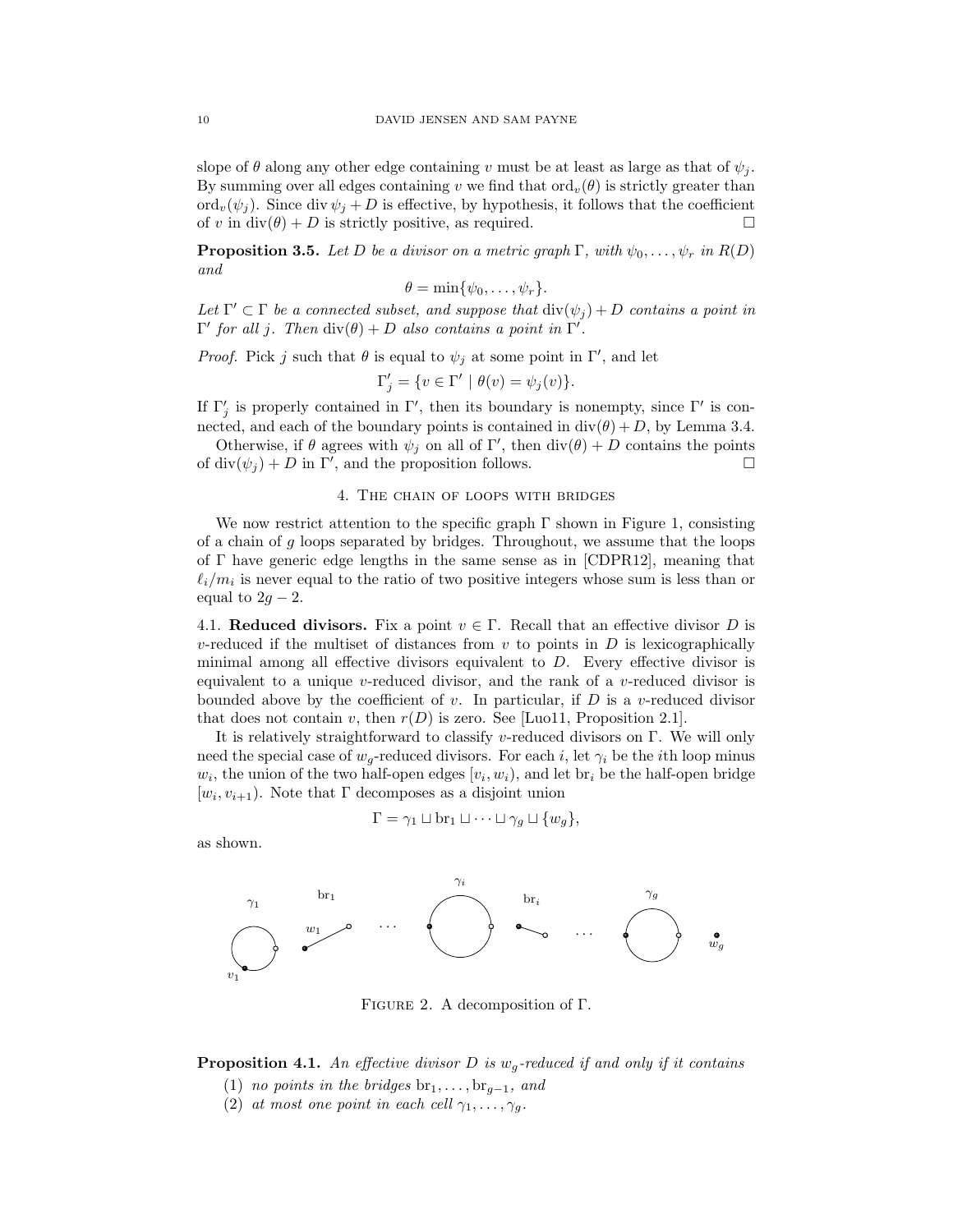Proof. This is a straightforward application of Dhar's burning algorithm, as in [CDPR12, Example 2.6].  $\Box$ 

4.2. The shape of a canonical divisor. As mentioned in the introduction, our strategy is a proof by contradiction; we assume that a multiplication map has nonzero kernel and use Proposition 3.5 to construct a canonical divisor of impossible shape.

The following basic lemma, which we state and prove but do not use, restricts the possibilities for the shape of a canonical divisor on an arbitrary graph.

**Lemma 4.2.** Let  $\Gamma'$  be a metric graph of genus g, let  $e_1, \ldots, e_g$  be disjoint open edges of  $\Gamma'$  whose complement is a tree, and let  $D$  be an effective divisor equivalent to  $K_{\Gamma'}$ . Then at least one of the open edges  $e_1, \ldots, e_g$  contains no point of D.

*Proof.* Suppose that each open edge  $e_1, \ldots, e_g$  contains a point of D, let  $p_i$  be a point in  $e_i$ , and let  $D' = p_1 + \cdots + p_g$ . Since  $K_{\Gamma'} - D'$  is effective, by construction, the Tropical Riemann-Roch Theorem says that  $r(D')$  is at least 1. However, Dhar's burning algorithm [Dha90] shows that  $D'$  is v-reduced for any point v in the complement of  $e_1 \cup \cdots \cup e_g$ . Since D' does not contain v, it follows that  $r(D')$ is zero.  $\Box$ 

Remark 4.3. Lemma 4.2 also follows from the rigidity of effective representatives for classes in the relative interiors of top dimensional cells in the natural subdivision of Pic<sub>a</sub> $(\Gamma)$  into parallelotopes studied by An, Baker, Kuperberg, and Shokrieh [ABKS13, Lemma 3.5].

On the chain of loops with bridges, we can use the classification of  $w<sub>g</sub>$ -reduced divisors to refine the preceding lemma as follows.

**Lemma 4.4.** Let D be an effective divisor equivalent to  $K_{\Gamma}$ . Then D contains no point in at least one of the cells  $\gamma_1, \ldots, \gamma_g$ .

*Proof.* Suppose each cell  $\gamma_1, \ldots, \gamma_g$  contains a point of D. Let  $p_i$  be a point of D in  $\gamma_i$ , and let  $D' = p_1 + \cdots + p_g$ . Then  $K_{\Gamma} - D'$  is equivalent to an effective divisor, by construction, so the tropical Riemann-Roch Theorem says that  $r(D')$  is at least 1. However, D' is  $w_g$ -reduced by Proposition 4.1 and does not contain  $w_g$ , so  $r(D')$ is zero.  $\Box$ 

**Remark 4.5.** Note that the point  $p_i$  in the proof of Lemma 4.4 may be equal to  $v_i$  for some  $2 \leq i \leq g$  in which case the complement of  $\{p_1, \ldots, p_g\}$  is not a tree. For this reason, the lemma does not follow from Lemma 4.2. We use Lemma 4.4 to obtain contradictions and prove our main results at the end of Sections 6 and 7.

#### 5. Preliminaries for the proof of injectivity

Let X be a curve over K with skeleton Γ, and let  $D_X$  be a divisor of degree d and rank  $r$  on  $X$ . To prove that  $X$  is Gieseker-Petri general we must show that the multiplication map  $\mu_W$  is injective for every linear subspace  $W \subset \mathcal{L}(D_X)$ . It clearly suffices to consider the case where  $W = \mathcal{L}(D_X)$ . In other words, we must show that

$$
\mu: \mathcal{L}(D_X) \otimes \mathcal{L}(K_X - D_X) \to \mathcal{L}(K_X)
$$

is injective.

Given Lemma 3.2, a natural strategy is to show that there are bases  $\{f_i\}$  and  ${g_j}$  for  $\mathcal{L}(D_X)$  and  $\mathcal{L}(K_X - D_X)$ , respectively, such that the set of piecewise linear functions

$$
\{\operatorname{trop}(f_i) + \operatorname{trop}(g_j)\}_{ij}
$$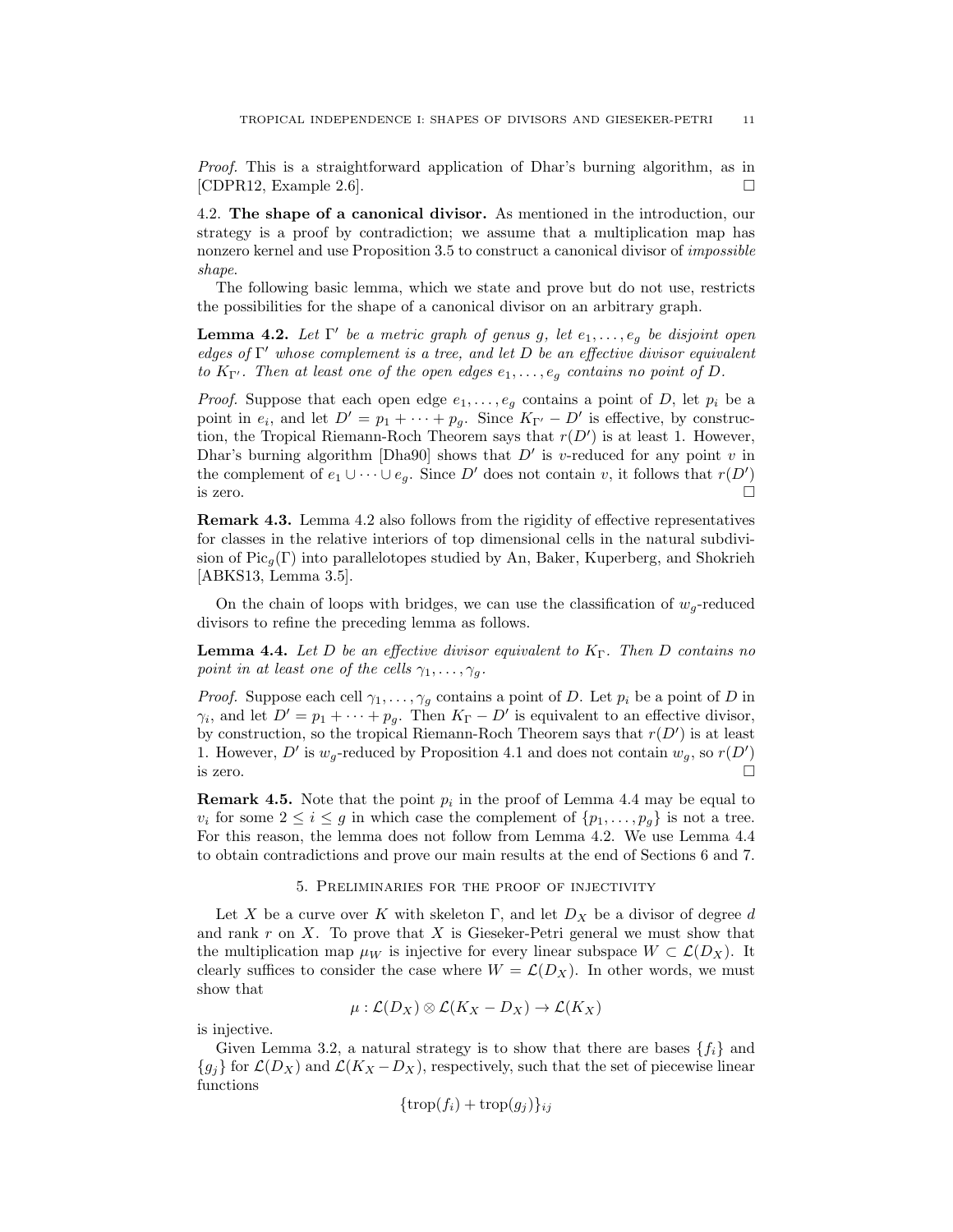is tropically independent. We prove the existence of such a basis when the Brill-Noether number  $\rho(g, r, d)$  is zero. The following section, which treats this special case, is not logically necessary for the proof of Theorem 1.1. However, the basic strategy that we use is the same as in the general case, only the details are simpler.

**Remark 5.1.** When  $\rho(g, r, d)$  is positive, we do not know whether there are bases  ${f_i}$  and  ${g_j}$  for  $\mathcal{L}(D_X)$  and  $\mathcal{L}(K_X - D_X)$ , respectively, such that  ${\text{trop}}(f_i)$  +  $\text{trop}(g_j)$  is tropically independent.

#### 6. A special case: Brill-Noether number zero

The results of this sections are not used in the proof of Theorem 1.1, but working through this special case where  $\rho(q, r, d)$  is zero before proceeding to the proof of the general case should be helpful for most readers. An overview of the argument is as follows.

We start by assuming that the multiplication map has a kernel, and therefore the tropicalization of the image under  $\mu$  of any basis for  $\mathcal{L}(D_X) \otimes \mathcal{L}(K_X - D_X)$  is tropically dependent. We use this tropical dependence together with Proposition 3.5 to construct a divisor in  $|K_{\Gamma}|$  that violates Lemma 4.4, i.e., a canonical divisor of impossible shape. When the Brill-Noether number is zero, the bases for  $\mathcal{L}(D_X)$  and  $\mathcal{L}(K_X - D_X)$  are explicit and canonically determined, and we only need to choose one basis for each.

Additional subtleties in the general case include the choice of  $q$  different bases for  $\mathcal{L}(D_X)$  and  $\mathcal{L}(K_X - D_X)$ , one for each loop in Γ, and the application of Poincaré-Lelong to control the slopes of tropicalizations along the bridges. Furthermore, the bases are not explicit in the general case, but Lemma 7.2 gives the existence of bases with the required properties.

Remark 6.1. For a completely different tropical proof of the Gieseker-Petri Theorem in the case  $\rho(q, r, d) = 0$ , using lifting arguments instead of tropical independence, see [CJP14, Proposition 1.6].

Suppose  $D_X$  is a divisor of degree d and rank r on X, with  $\rho(g, r, d) = 0$ , and let D be the  $v_1$ -reduced divisor equivalent to  $\text{Trop}(D_X)$ . There are only finitely many  $v_1$ -reduced divisors of degree d and rank r on Γ, and they are explicitly classified in [CDPR12]. These divisors correspond naturally and bijectively to the rectangular standard tableau with  $(g - d + r)$  rows and  $(r + 1)$  columns. Note that, since  $\rho(g, r, d) = 0$ , the genus g factors as

$$
g = (r+1)(g-d+r).
$$

In particular, the entries in the tableau corresponding to D are the integers  $1, \ldots, q$ .

Fix the tableau corresponding to D. We label the columns from 0 to  $r$ , and the rows from 0 to  $g - d + r - 1$ . The tableau determines a Dyck path, consisting of a series of points  $p_0, \ldots, p_g$  in  $\mathbb{Z}^r$ , as follows. We write  $e_0, \ldots, e_{r-1}$  for the standard basis vectors on  $\mathbb{Z}^r$ . The starting and ending point of the Dyck path is

$$
p_0=p_g=(r,\ldots,1),
$$

and the *i*th step  $p_i - p_{i-1}$  is equal to

- the standard basis vector  $e_j$  if i appears in the jth column of the tableau, for  $0 \leq j < r$ , or
- the vector  $(-1, \ldots, -1)$  if i appears in the last column.

The tableau properties exactly ensure that each  $p_i$  lies in the open Weyl chamber  $x_0 > \cdots > x_{r-1} > 0$ . We write  $p_i(j)$  for the j<sup>th</sup> coordinate of  $p_i$ .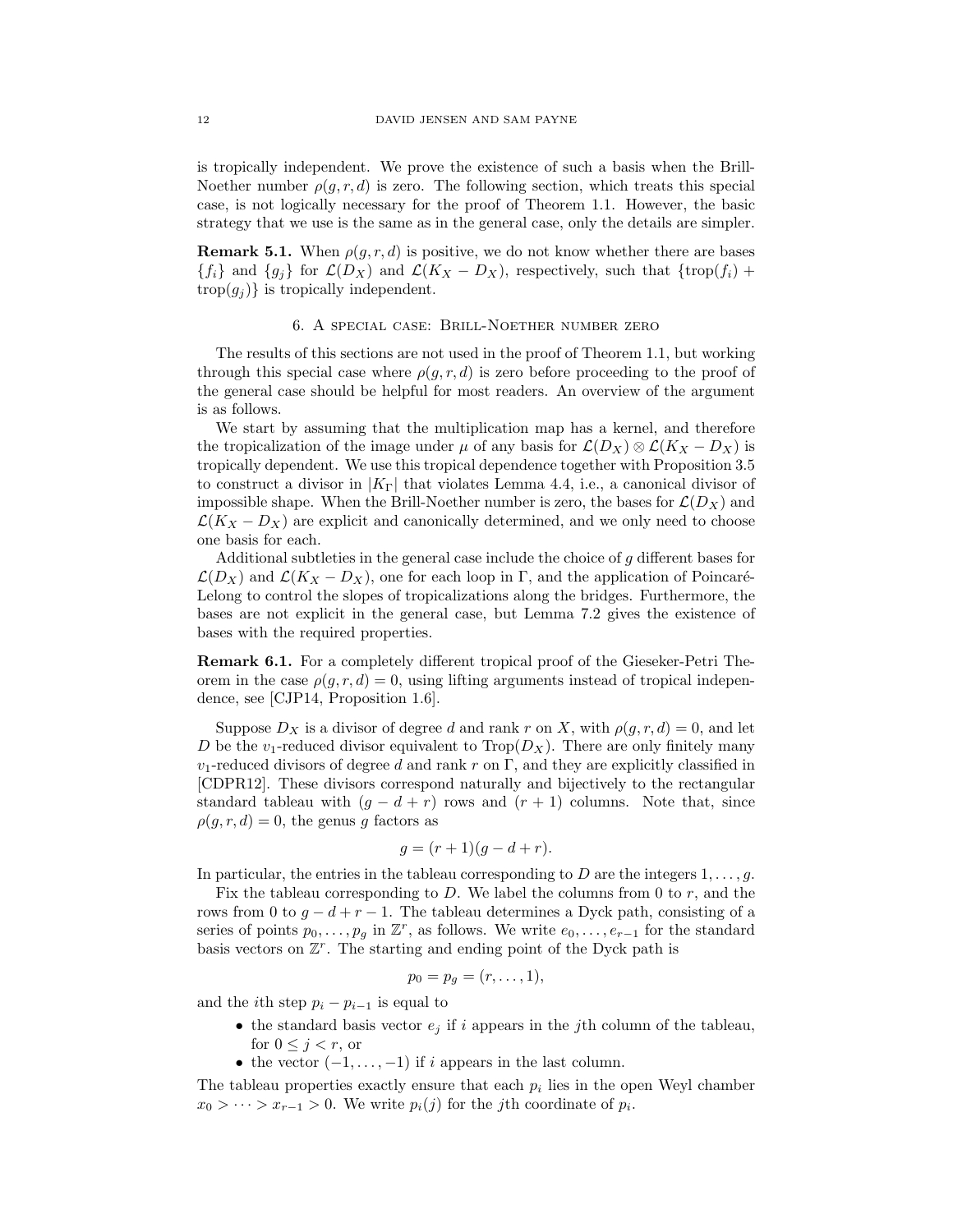The divisor D can be recovered from the Dyck path as follows. The coefficient of  $v_1$  is r. If i appears in the jth column of the tableau, for  $0 \leq j \leq r$ , then D contains the point on the *i*th loop at distance  $p_{i-1}(j)m_i$  modulo  $(\ell_i + m_i)$  counterclockwise from  $w_i$  with coefficient 1. If i appears in the last column of the tableau, then D contains no point in the ith loop.

Remark 6.2. In this bijection, adjunction of divisors corresponds to transposition of tableaux [AMSW13, Theorem 39]. Therefore, the  $v_1$ -reduced divisor E equivalent to Trop( $K_X - D_X$ ) is exactly the divisor corresponding to the transpose of the tableau for D.

**Proposition 6.3.** For each integer  $0 \leq j \leq r$ , there is a unique divisor  $D_j$  equivalent to D such that  $D_j - jv_1 - (r - j)w_g$  is effective. Moreover,  $\gamma_i$  contains no point of  $D_j$  if and only if i appears in the jth column of the tableau corresponding to D.

*Proof.* The divisor  $D_r$  is exactly D. The remaining divisors  $D_i$ , are constructed in the proof of [CDPR12, Proposition 4.10], by an explicit chip-firing procedure. One takes a pile of  $r-j$  chips from  $v_1$  and moves it to the right. The pile of chips changes size as it moves, and has  $p_i(j)$  chips when it reaches  $v_i$ . As the pile moves across the ith loop, there is a single chip left behind in the interior of one of the edges unless  $i$  appears in the j<sup>th</sup> loop, in which case the *i*<sup>th</sup> loop is left empty. When the pile reaches  $w_q$ , it has  $p_q(j) = r - j$  chips. Since j chips were left at  $v_1$  at the start of the procedure,  $D_j - jv_1 - (r - j)w_q$  is effective. To see that  $D_j$  is the unique divisor equivalent to D with this property, note that  $D_j - jv_1 - (r - j)w_q$  does not move; it is effective and contains no points on the bridges or at the vertices, and hence is v-reduced for every v in Γ.  $\Box$ 

Similarly, for  $0 \le k \le g - d + r - 1$  there is a unique divisor  $E_k$  equivalent to the v<sub>1</sub>-reduced adjoint divisor E such that  $E_k - kv_1 - (g - d + r - 1 - k)w_g$  is effective, and  $\gamma_i$  contains no point of  $E_k$  if and only if i appears in the kth row of the tableau.

It follows that the g divisors  $D_j + E_k$  are distinct and correspond to the loops of  $\Gamma$ , as follows.

**Corollary 6.4.** The connected subset  $\gamma_i \subset \Gamma$  contains no point of  $D_j + E_k$  if and only if i appears in the jth column and kth row of the tableau corresponding to  $D$ .

**Proposition 6.5.** There is a basis  $f_0, \ldots, f_r$  for  $\mathcal{L}(D_X)$  such that

$$
\text{Trop}(D_X + \text{div}(f_j)) = D_j.
$$

*Proof.* Let x and y be points in  $X(K)$  specializing to  $v_1$  and  $w_q$ , respectively. Since  $D_X$  has rank r, there is a rational function  $f_j \in \mathcal{L}(D_X)$  such that  $D_X + \text{div}(f_j)$ contains x with coefficient at least j and y with coefficient at least  $r - j$ . Then Trop $(D_X + \text{div}(f_i))$  is an effective divisor and contains  $v_1$  and  $w_q$  with coefficient at least j and  $r - j$ , respectively. By Proposition 6.3, Trop $(D_X + \text{div}(f_i))$  must be equal to  $D_i$ .

Similarly, there is a basis  $\{g_0, \ldots, g_{q-d+r-1}\}\$ for  $\mathcal{L}(K_X - D_X)$  such that

$$
\text{Trop}(K_X - D_X + \text{div}(g_k)) = E_k.
$$

We proceed to study the piecewise linear functions

$$
\phi_j = \operatorname{trop}(f_j)
$$
 and  $\psi_k = \operatorname{trop}(g_k)$ .

Note that  $D + \text{div}(\phi_j) = D_j$  and  $E + \text{div}(\psi_k) = E_k$ , and this determines each  $\phi_j$ and  $\psi_k$  up to an additive constant, .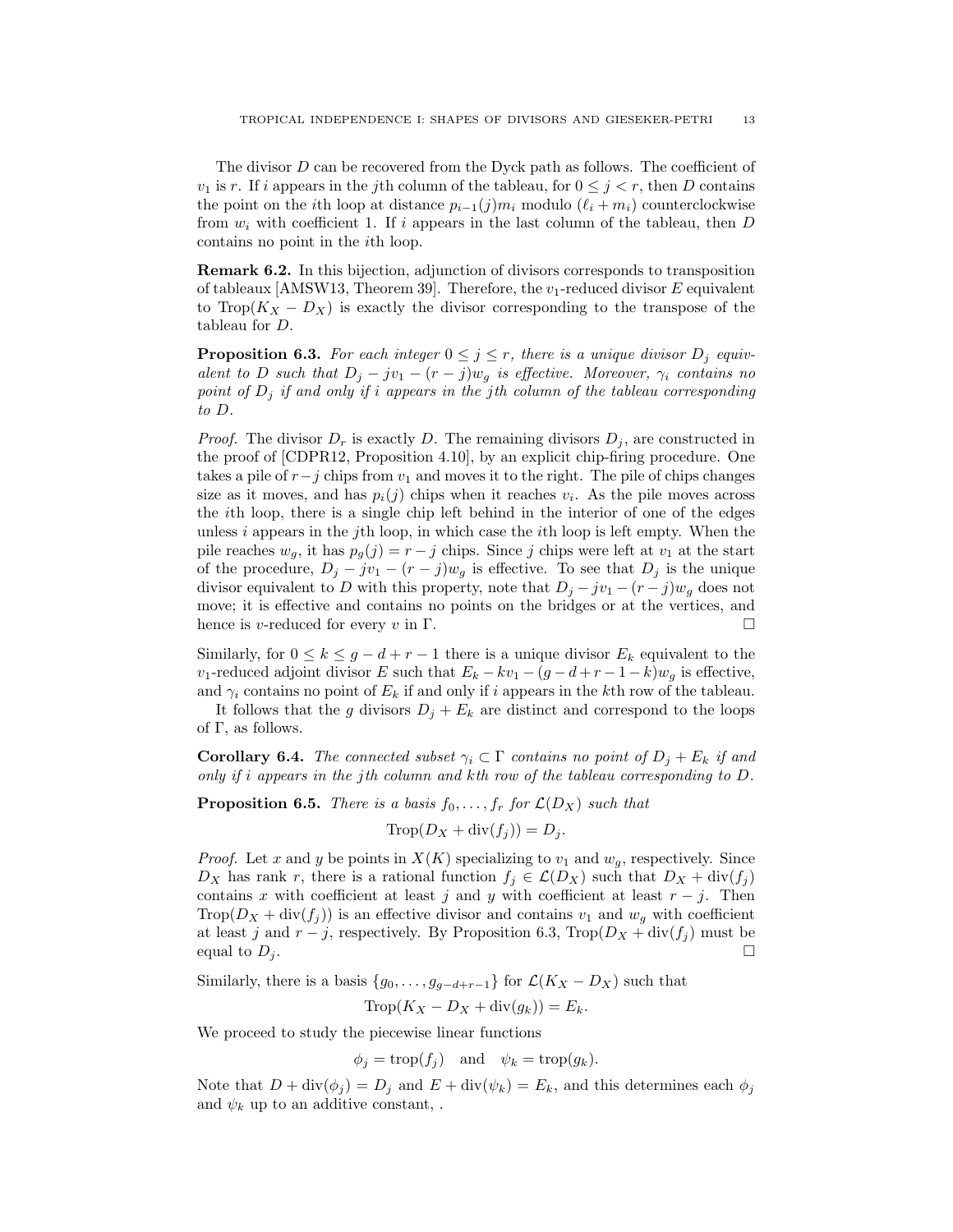**Theorem 6.6.** The set of g piecewise linear functions  $\{\phi_j + \psi_k\}_{jk}$  is tropically independent.

*Proof.* Suppose that  $\{\phi_i + \psi_k\}_{ik}$  is tropically dependent. Then there exist real numbers  $b_{jk}$  such that the minimum

$$
\theta = \min_{j,k} \{ \phi_j + \psi_k + b_{jk} \}
$$

occurs at least twice at every point in Γ. Note that  $D + E + \text{div}(\theta)$  is an effective canonical divisor, since  $R(D+E)$  is a tropical module and D and E are adjoint.

We claim that  $D + E + \text{div }\theta$  contains a point in each  $\gamma_i$ . Choose  $j_0$  and  $k_0$  such that i appears in the  $j_0$ th column and  $k_0$ th row of the tableau corresponding to D. Then Corollary 6.4 says that  $D + E + \text{div}(\phi_j + \psi_k + b_{jk})$  contains a point in  $\gamma_i$  for  $(j, k) \neq (j_0, k_0)$ . Also, since the minimum of  $\{\phi_i + \psi_k + \phi_{jk}\}\)$  occurs at least twice at every point of  $\Gamma$ , we have

$$
\theta = \min_{(j,k)\neq (j_0,k_0)} \{ \phi_j + \psi_k + b_{jk} \}.
$$

Therefore, by Proposition 3.5, the divisor  $D + E + \text{div}(\theta)$  contains a point in  $\gamma_i$ , as claimed.

We have shown that  $D+E+\text{div}(\theta)$  is an effective canonical divisor that contains a point in each of  $\gamma_1, \ldots, \gamma_q$ . But this is impossible, by Lemma 4.4.

# 7. Proof of Theorem 1.1

As in the previous two sections, let  $X$  be a smooth projective curve of genus g over K with skeleton Γ. Since skeletons are invariant under base change with respect to extensions of algebraically closed valued fields, we can and do assume that  $K$  is spherically complete.

Remark 7.1. Spherical completeness is equivalent to completeness for discretely valued fields, but stronger in general. We use spherical completeness only in the proof of Lemma 7.2, to ensure that normed K-vector spaces have orthogonal bases.

Let  $D_X$  be an effective divisor on X. We must show that the multiplication map

$$
\mu: \mathcal{L}(D_X) \otimes \mathcal{L}(K_X - D_X) \to \mathcal{L}(D_X)
$$

is injective. This is trivial if  $\mathcal{L}(K_X - D_X)$  is zero, so we assume there is an effective divisor  $E_X$  equivalent to  $K_X - D_X$ . We may also assume  $v_1$  and  $w_g$  are type-2 points and choose type-2 points  $w_0$  and  $v_{g+1}$  in the connected components of  $X^{\text{an}} \setminus \Gamma$  with boundary points  $v_1$  and  $w_q$ , respectively. Then

$$
V = \{v_1, \ldots, v_{g+1}, w_0, \ldots, w_g\}
$$

is a semistable vertex set, with skeleton  $\Gamma_V \supset \Gamma$  as shown.



FIGURE 3. The skeleton  $\Gamma_V$ .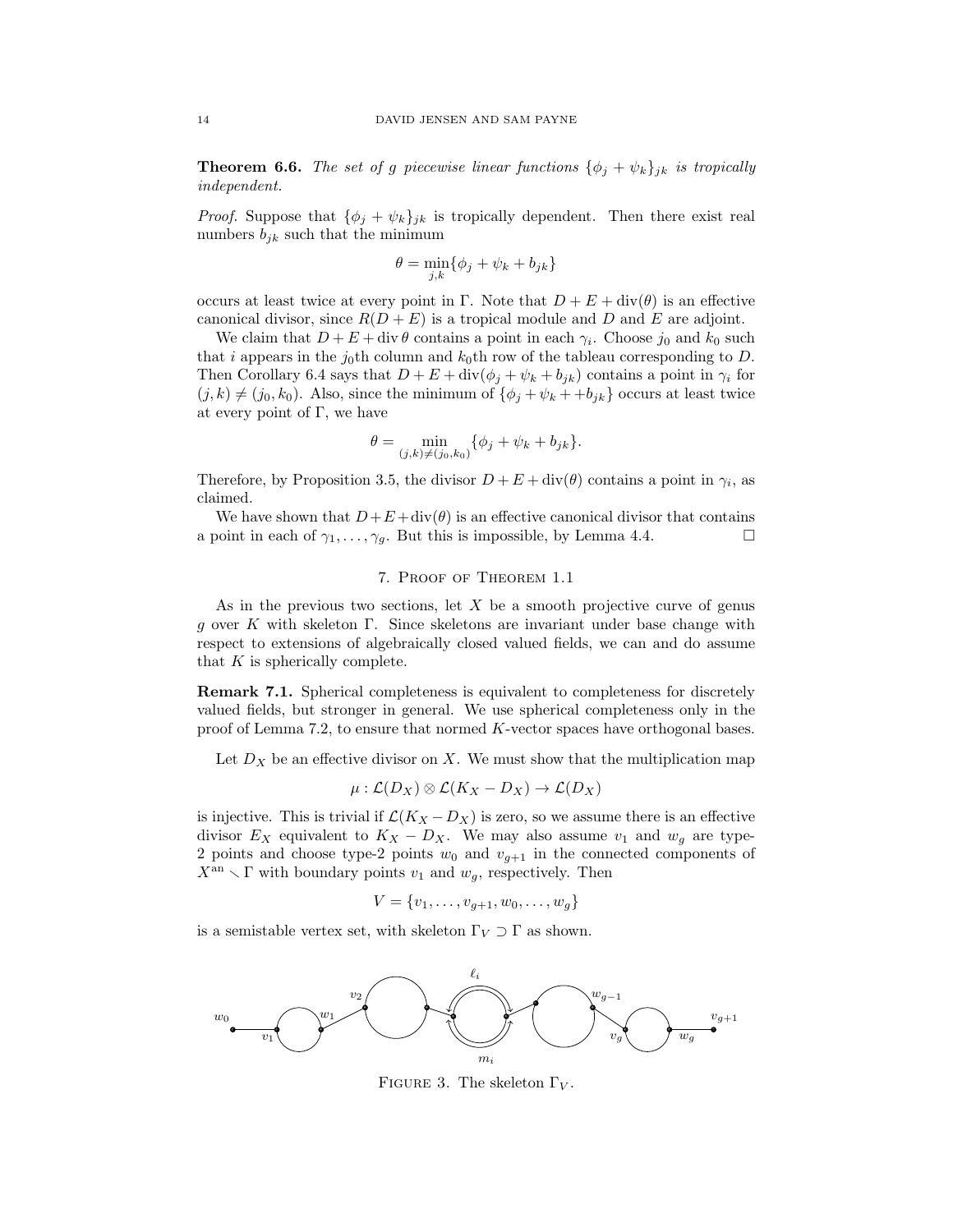Let  $\mathcal{X}_V$  be the semistable model of X associated to V, with  $X_i$  the component of the special fiber  $\mathcal{X}_V$  corresponding to  $v_i$ , and  $x_i \in X_i$  the node corresponding to the edge  $e_i = [w_{i-1}, v_i]$ , for  $1 \le i \le g+1$ .

Recall that the reduction of f in  $\kappa(X_i)^*$  is the residue of af with respect to the valuation val<sub>v<sub>i</sub></sub> on  $K(X)$ , where  $a \in K^*$  is chosen such that val<sub>v<sub>i</sub></sub> $(af) = 0$  [AB12]. This reduction is defined only up to multiplication by elements of  $\kappa^*$ , but its order of vanishing at  $x_i$  is independent of all choices. Similarly, if  $f_0, \ldots, f_r$  are rational functions in  $K(X)^*$ , then the  $\kappa$ -span of their reductions in  $\kappa(X_i)$  is independent of all choices. In particular, it makes sense to talk about whether these reductions are linearly independent.

**Lemma 7.2.** Let  $D_X$  be a divisor of rank r on X. For each  $1 \le i \le g$ , there is a basis  $f_0, \ldots, f_r$  for  $\mathcal{L}(D)$  such that

- (1) the reductions of  $f_0, \ldots, f_r$  in  $\kappa(X_i)$  have distinct orders of vanishing at  $x_i$ , and
- (2) the reductions of  $f_0, \ldots, f_r$  in  $\kappa(X_{i+1})$  are linearly independent.

*Proof.* We consider  $\mathcal{L}(D_X)$  as a normed vector space over K, with respect to the norms | |<sub>i</sub> and | |<sub>i+1</sub> whose logarithms are  $-\text{val}(v_i)$  and  $-\text{val}(v_{i+1})$ , respectively, and use the basic properties of nonarchimedean normed vector spaces developed in [BGR84, Chapter 2]. Since K is spherically complete, the vector space  $\mathcal{L}(D_X)$  is K-cartesian [BGR84, 2.4.4.2], and since  $v_i$  and  $v_{i+1}$  are type-2 points, the image of  $\mathcal{L}(D_X)$  under each of these norms is equal to the image of K under its given norm. Therefore,  $\mathcal{L}(D_X)$  is strictly K-cartesian [BGR84, 2.5.1.2], which means that all of its subspaces have orthonormal bases. So, first choose an orthonormal basis for  $\mathcal{L}(D_X)$  with respect to  $||i||$ . The reductions of these basis elements are linearly independent [BGR84, 2.5.1.3], so we can take suitable combinations with coefficients in  $R^*$  to ensure that they have distinct orders of vanishing at  $x_i$ .

Let  $f_0, \ldots, f_r$  be a basis for  $\mathcal{L}(D_X)$  whose reductions in  $\kappa(X_i)$  have strictly decreasing order of vanishing at  $x_i$ . Then, for each j, we can replace  $f_j$  by a suitable linear combination of  $f_0, \ldots, f_j$  that is orthogonal to the span of  $f_0, \ldots, f_{j-1}$  with respect to  $||_{i+1}$ . This does not change the order of vanishing at  $x_i$  of the reduction in  $\kappa(X_i)$ , but ensures that the reductions in  $\kappa(X_{i+1})$  are linearly independent.  $\Box$ 

This lemma, closely analogous to [EH83, Lemma 1.2], will be especially useful in combination with the following identity relating orders of vanishing of reductions of rational functions to the slopes of their tropicalizations. For any piecewise linear function  $\psi$  on  $\Gamma_V$ , we write  $s_i(\psi)$  for the incoming slope of  $\psi$  at  $v_i$  along  $e_i$ . Suppose  $\psi = \text{trop}(f)$  for some rational function f in  $K(X)^*$ . Then Thuillier's nonarchimedean analytic Poincaré-Lelong formula [Thu05, BPR11] says that  $s_i(\text{trop}(f))$  is the order of vanishing at  $x_i$  of the reduction of f in  $\kappa(X_i)$ .

Fix a basis  $f_0, \ldots, f_r$  for  $\mathcal{L}(D_X)$  whose reductions in  $\kappa(X_i)$  have distinct orders of vanishing at  $x_i$ , and whose reductions at  $X_{i+1}$  are linearly independent. Let  $a_0, \ldots, a_r$  be constants in K. Define

$$
\psi = \operatorname{trop}(a_0 f_0 + \cdots + a_r f_r).
$$

and

$$
\psi' = \min\{\operatorname{trop}(f_0) + \operatorname{val}(a_0), \dots, \operatorname{trop}(f_r) + \operatorname{val}(a_r)\}.
$$

Note that

$$
\psi(v) \ge \psi'(v)
$$

for all v, with equality when v is equal to  $v_i$  or  $v_{i+1}$ . This is because the reductions of the  $a_j f_j$  in both  $\kappa(X_i)$  and  $\kappa(X_{i+1})$  are linearly independent.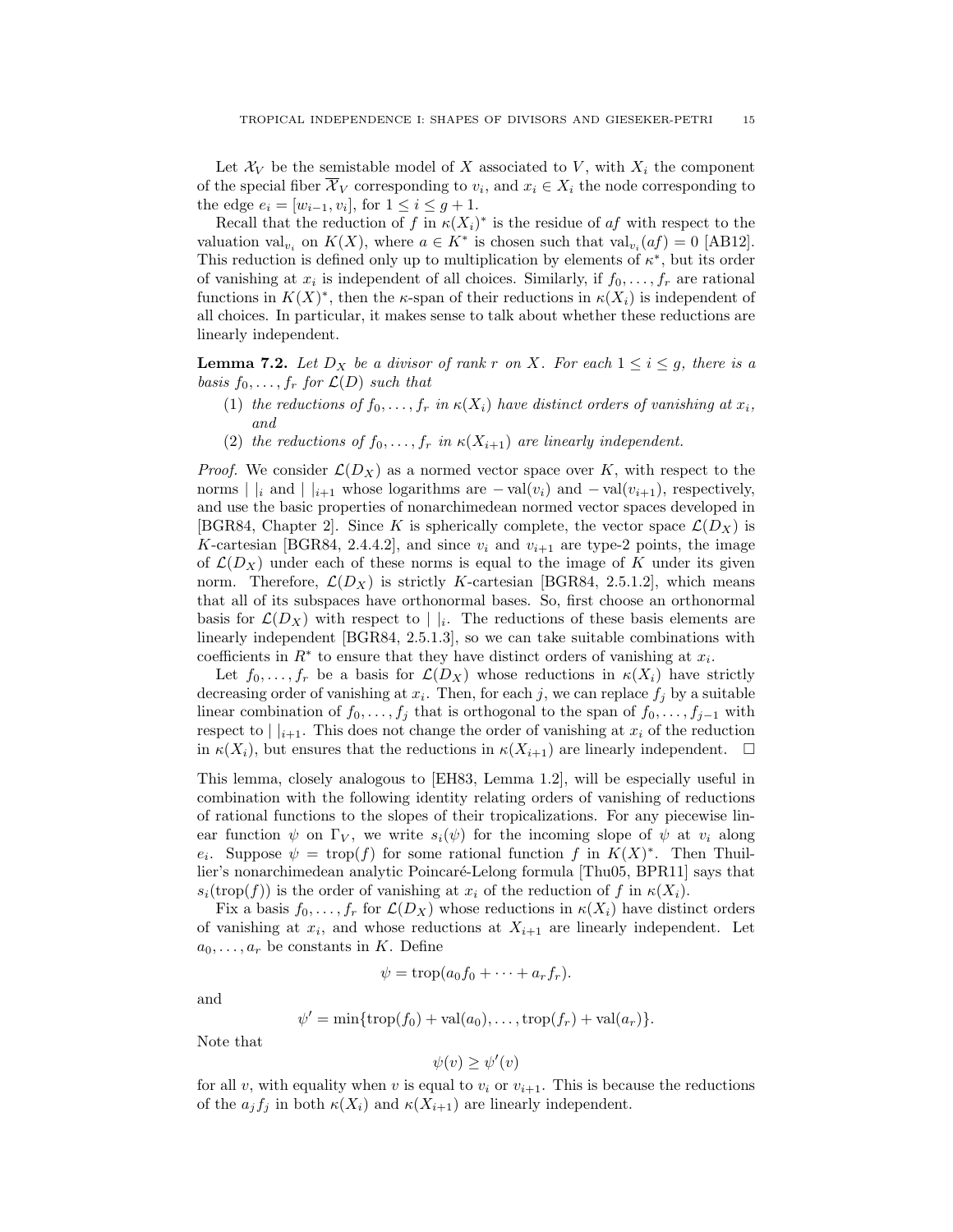**Proposition 7.3.** The piecewise linear functions  $\psi$  and  $\psi'$  are equal on some nonempty interval  $(v, v_i) \subset e_i$ .

*Proof.* The two functions  $\psi$  and  $\psi'$  agree at any point v where the minimum of  $\{\text{trop}(f_0)(v)+\text{val}(a_0),\ldots,\text{trop}(f_r)(v)+\text{val}(a_r)\}\)$  occurs only once. By construction, the reductions of  $f_0, \ldots, f_r$  in  $\kappa(X_i)$  have distinct orders of vanishing at  $x_i$ , so the Poincaré-Lelong formula says that  $\text{trop}(f_0), \ldots, \text{trop}(f_r)$  have distinct incoming slopes at  $v_i$  along  $e_i$ . It follows that the minimum occurs only once on some open interval  $(v, v_i)$ , and  $\psi$  and  $\psi'$  agree on this interval.

The final ingredient in our proof of Theorem 1.1 is the following proposition relating slopes along bridges to shapes of divisors in a linear series on  $\Gamma_V$ .

**Proposition 7.4.** Let D be an effective divisor of degree at most  $2g - 2$  on  $\Gamma_V$ , and let  $\psi_0, \ldots, \psi_r \in R(D)$  be piecewise linear functions with distinct incoming slopes at  $v_i$  along  $e_i$ , for some  $1 \leq i \leq g$ . Then at most one of the divisors  $D + \text{div}(\psi_0), \ldots, D + \text{div}(\psi_r)$  contains no point in  $\gamma_i$ .

*Proof.* Let  $\Gamma'$  be the union of the *i*th loop together with a small closed subsegment of  $[v, v_i] \subset [w_{i-1}, v_i]$  along which  $\psi_0, \ldots, \psi_r$  all have constant slope. We may choose v sufficiently close to  $v_i$  so that D contains no points in  $[v, v_i)$ . Let  $D' = D|_{\Gamma'}$  and  $\psi'_j = \psi_j|_{\Gamma'}$ . Note that the coefficient of v in  $\text{div}(\psi'_j)$  is  $-s_i(\psi_j)$ , and  $D' + \text{div}(\psi'_j)$ agrees with  $D + \text{div}(\psi_j)$  on  $\gamma_i$ . We now show that at most one of the divisors  $D' + \text{div}(\psi'_j)$  contains no point in  $\gamma_i$ .

Suppose  $D' + \text{div}(\psi_j')$  and  $D' + \text{div}(\psi_k')$  both contain no point in  $\gamma_i$ . Then both of these divisors are supported at  $v$  and  $w_i$ . Subtracting one from the other, we find an equivalence of divisors

$$
(s_i(\psi_j) - s_i(\psi_k)) v \sim (s_i(\psi_j) - s_i(\psi_k)) w_i
$$

on Γ'. Note that  $s_i(\psi_j)$  is bounded above by the sum of the coefficients of D at points to the left of  $v_i$  and bounded below by minus the sum of its coefficients at  $v_i$ and to the right. Similarly,  $-s_i(\psi_k)$  is bounded above by the sum of the coefficients of D at  $v_i$  and to the right, and bounded below by minus the sum of its coefficients at points to the left of  $v_i$ . Therefore,  $|s_i(\psi_j) - s_i(\psi_k)|$  is bounded by the degree of D. The equivalence above then implies that  $\ell_i/m_i$  is a ratio of two positive integers whose sum is less than or equal to the degree of  $D$ , contradicting the genericity hypothesis on the edge lengths.

Proof of Theorem 1.1. Suppose the multiplication map

$$
\mu : \mathcal{L}(D_X) \otimes \mathcal{L}(E_X) \to \mathcal{L}(K_X)
$$

has nonzero kernel. For  $1 \leq i \leq g$ , let  $\{f_0^i, \ldots, f_r^i\}$  be a basis for  $\mathcal{L}(D_X)$  consisting of rational functions whose reductions in  $\kappa(X_i)$  have distinct orders of vanishing at  $x_i$  and whose reductions in  $\kappa(X_{i+1})$  are linearly independent. Similarly, let  ${g_0^i, \ldots, g_{g-d+r-1}^i}$  be a basis for  $\mathcal{L}(E_X)$  consisting of rational functions whose reductions in  $\kappa(X_i)$  have distinct orders of vanishing at  $x_i$  and whose reductions in  $\kappa(X_{i+1})$  are linearly independent.

Fix an element in the kernel of  $\mu$ . Then, for each i, we can express this element uniquely as a sum of elementary tensors

$$
\sum_{j,k}a_{j,k}^if_j^i\otimes g_k^i.
$$

Define a piecewise linear function

$$
\theta_i = \min_{j,k} \{ \operatorname{trop}(f_j^i) + \operatorname{trop}(g_k^i) + \operatorname{val}(a_{j,k}^i) \},
$$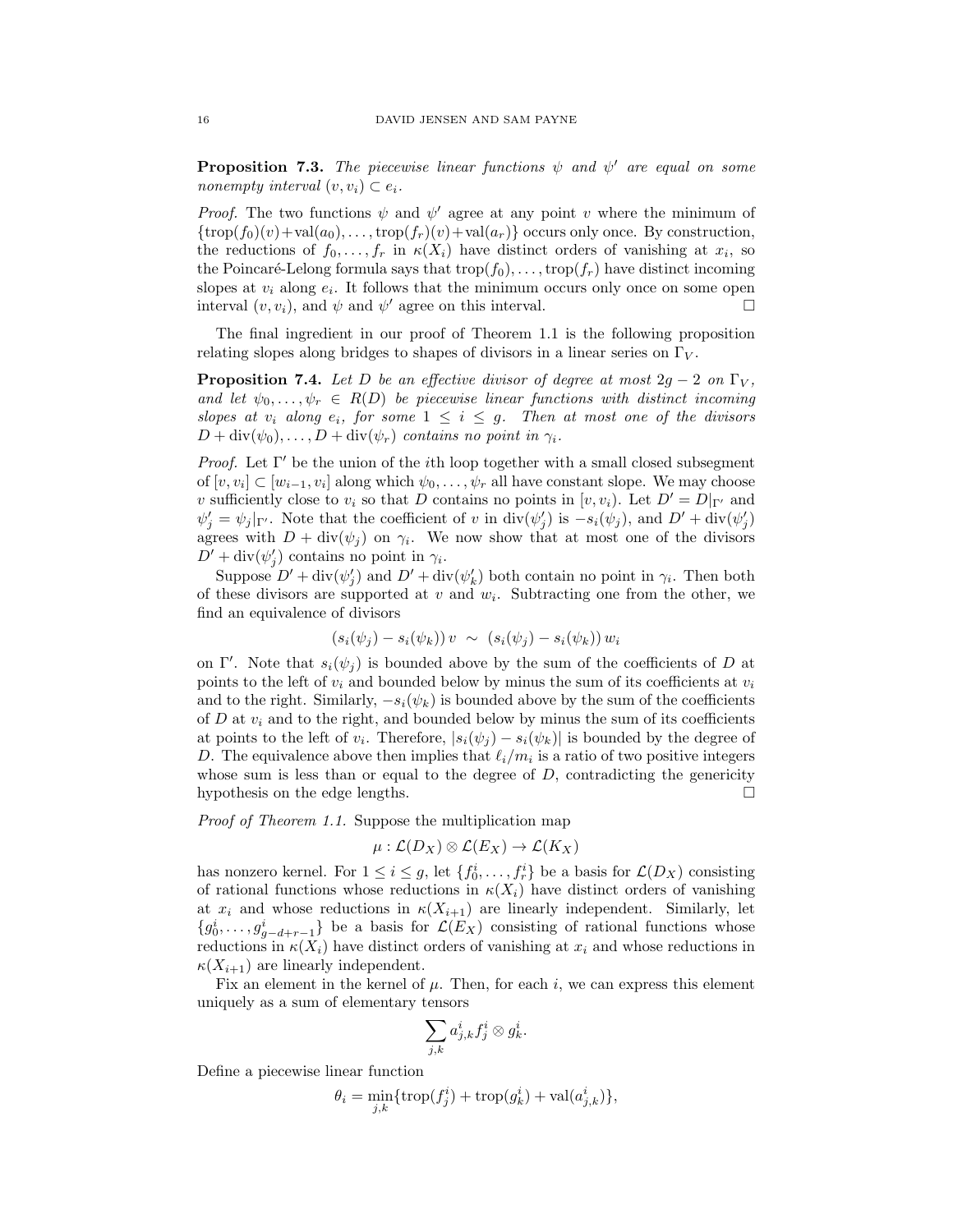and note that the minimum must occur at least twice at every point in  $\Gamma_V$ .

Replacing  $\{f_0^i, \ldots, f_r^i\}$  by  $\{af_0^i, \ldots, af_r^i\}$  for some  $a \in K^*$ , we may assume that  $\theta_i(v_{i+1}) = \theta_{i+1}(v_{i+1})$  for  $1 \leq i < g$  and proceed by *patching* these piecewise linear functions together.

Let  $\theta$  be the unique continuous piecewise linear function on  $\Gamma_V$  that agrees with  $\theta_i$  between  $v_i$  and  $v_{i+1}$  for  $1 \leq i \leq g$ . A priori, it is not clear whether  $\theta$  is in the tropical linear series  $R(D + E)$ , where

$$
D = \text{Trop}(D_X)
$$
 and  $E = \text{Trop}(E_X)$ .

Nevertheless, we claim not only that  $D + E + \text{div}(\theta)$  is effective but also that it contains a point in  $\gamma_i$ , for  $1 \leq i \leq g$ . (Note that  $\theta$  may or may not be the tropicalization of a rational function in  $\mathcal{L}(D_X + E_X)$ .

First we show that  $D + E + \text{div}(\theta)$  is effective. In the open subgraph between  $v_i$  and  $v_{i+1}$ , the divisor  $D + E + \text{div}(\theta)$  agrees with  $D + E + \text{div}(\theta_i)$ , which is effective because  $R(D + E)$  is a tropical module that contains  $\text{trop}(f_j^i) + \text{trop}(g_k^i)$ for all  $j$  and  $k$ . It remains to check that the coefficient of  $v_i$  is nonnegative. Since  $D + E + \text{div}(\theta_i)$  is effective, it will suffice to show

$$
s_i(\theta_{i-1}) \ge s_i(\theta_i).
$$

We prove this by changing coordinates in two steps, first replacing the basis  $\{f_j^i\}_j$ with  $\{f_j^{i-1}\}_j$  and then replacing the basis  $\{g_k^i\}_k$  with  $\{g_k^{i-1}\}_k$ .

Fix  $\vec{k}$ , write

$$
\sum_j a_{j,k}^i f_j^i = \sum_j b_{j,k} f_j^{i-1},
$$

and define

$$
\theta' = \min_{j,k} \{ \operatorname{trop}(f_j^{i-1}) + \operatorname{trop}(g_j^i) + \operatorname{val}(b_{j,k}) \}.
$$

Note that

$$
\min_{j} \{ \operatorname{trop}(f_j^{i-1})(v_i) + \operatorname{val}(b_{j,k}) \} = \min_{j} \{ \operatorname{trop}(f_j^{i})(v_i) + \operatorname{val}(a_{j,k}^{i}) \},
$$

since the reductions of both  $\{f_j^i\}_j$  and  $\{f_j^{i-1}\}_j$  in  $\kappa(X_i)$  are linearly independent. By adding the constant  $g_k^i(v_i)$  and taking the minimum over all k, we see that

$$
\theta'(v_i) = \theta(v_i).
$$

We now examine the slopes  $s_i(\theta)$  and  $s_i(\theta')$ . At any point v on the edge between  $w_{i-1}$  and  $v_i$ , we have

$$
\operatorname{trop}\big(\sum_j b_{j,k} f_j^{i-1}\big)(v) \ge \min_j \left\{ \operatorname{trop}(b_{j,k}) + \operatorname{trop}(f_j^{i-1}) \right\}(v).
$$

Since this inequality holds with equality at  $v_i$ , it follows that

$$
s_i\big(\operatorname{trop}\big(\sum_j b_{j,k} f_j^{i-1}\big)\big) \le s_i\big(\min_j \big\{\operatorname{trop}(b_{j,k}) + \operatorname{trop}(f_j^{i-1})\big\}\big).
$$

Now Proposition 7.3 tells us that, on some nonempty interval  $(v, v_i) \subset e_i$ ,

$$
\operatorname{trop}\big(\sum_j b_{j,k} f_j^{i-1}\big) = \min_j \big\{ \operatorname{trop}(a_{j,k}^i) + \operatorname{trop}(f_j^i) \big\}.
$$

Taking the minimum over those values of k for which  $\min_j {\text{trop}(a_{j,k}^i)} + \text{trop}(f_j^i){}(v_i) +$  $\text{trop}(g_k^i)(v_i) = \theta(v_i)$ , we see that

$$
s_i(\theta_i) \le s_i(\theta').
$$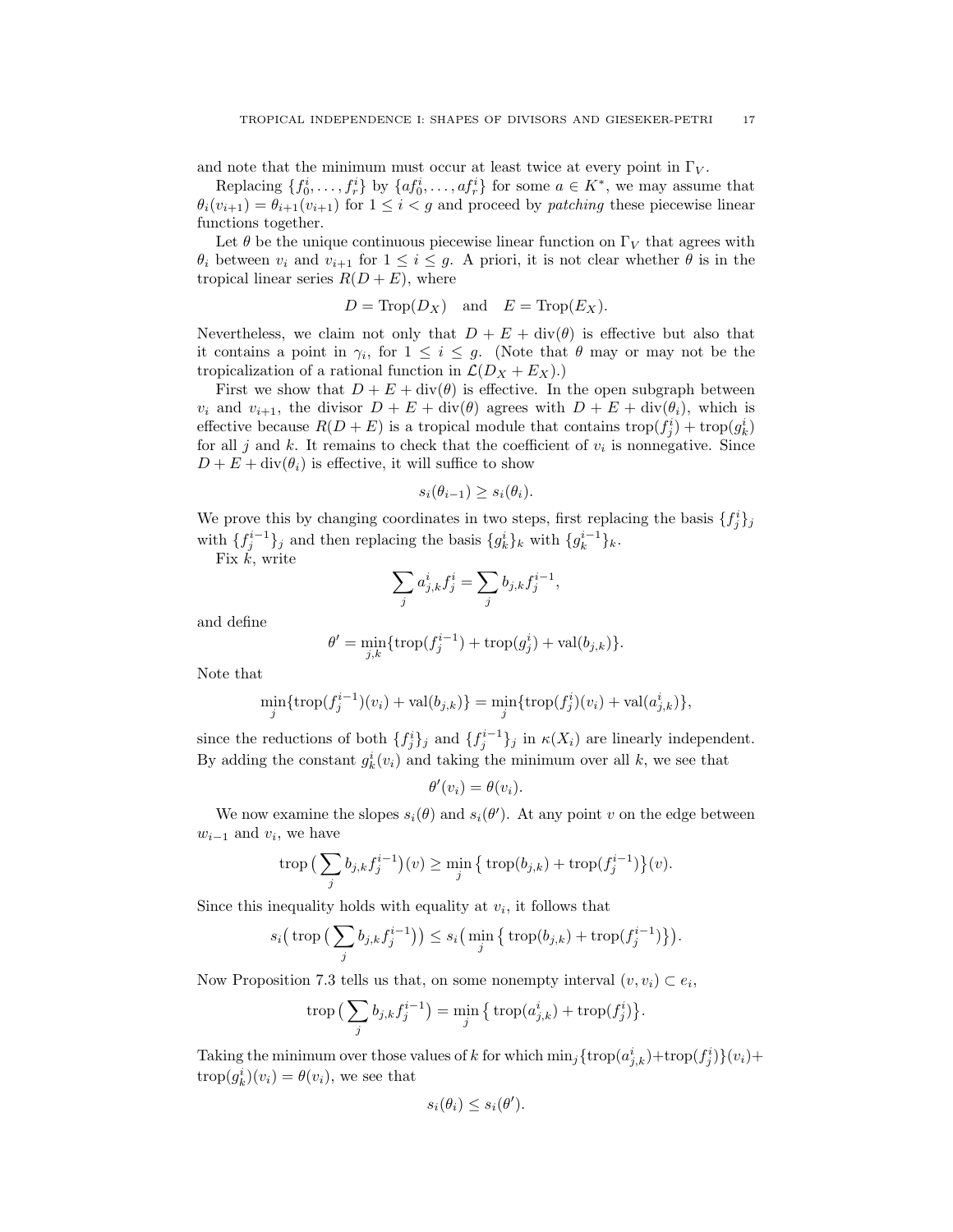A similar argument, fixing j and replacing the basis  ${g_k^i}$  with  ${g_k^{i-1}}$  shows that  $s_i(\theta') \leq s_i(\theta_{i-1})$ , as required. This proves that  $D + E + \text{div}(\theta)$  is effective. It remains to show that  $D + E + \text{div}(\theta)$  contains a point in each cell  $\gamma_1, \ldots, \gamma_g$ .

We now show that  $D + E + \text{div}(\theta)$  contains a point in  $\gamma_i$ . By Proposition 7.4, there is at most one index j such that  $D + \text{div}(\text{trop}(f_i^i))$  contains no point in  $\gamma_i$ . Similarly, there is at most one index k such that  $E + \text{div}(\text{trop}(g_k^i))$  contains no point in  $\gamma_i$ . Call these indices  $j_0$  and  $k_0$ , respectively, if they exist. Note that, for  $(j, k) \neq (j_0, k_0)$ , the divisor  $D + E + \text{div}(\text{trop}(f_j^i)) + \text{div}(\text{trop}(g_k^i))$  contains a point in  $\gamma_i$ .

By hypothesis, the minimum of the piecewise linear functions  $\{ \text{trop}(f_j^i) \}$  +  $\text{div}(\text{trop}(g_k^i)) + \text{val}(a_{j,k}^i)$  occurs at least twice at every point, so

$$
\theta_i = \min_{(j,k) \neq (j_0,k_0)} \big\{ \operatorname{trop}(f_j^i)) + \operatorname{div}(\operatorname{trop}(g_k^i)) + \operatorname{val}(a_{j,k}^i) \big\}.
$$

Then Proposition 3.5 says that  $D + E + \text{div}(\theta_i)$  contains a point in  $\gamma_i$ . Now,  $D + E + \text{div}(\theta)$  agrees with  $D + E + \text{div}(\theta_i)$  on  $\gamma_i \setminus \{v_i\}$ . Furthermore, since  $s_i(\theta_i) \leq s_i(\theta_{i-1})$ , the coefficient of  $v_i$  in  $D + E + \text{div}(\theta)$  is greater than or equal to the coefficient of  $v_i$  in  $D + E + \text{div}(\theta_i)$ . It follows that  $D + E + \text{div}(\theta)$  also contains a point in  $\gamma_i$ , as claimed.

Pushing forward the divisor  $D+E+\text{div}(\theta)$  under the natural contraction  $\Gamma_V \to \Gamma$ gives an effective canonical divisor that contains a point in each cell  $\gamma_1, \ldots, \gamma_g$ . But this is impossible, by Lemma 4.4.

#### **REFERENCES**

- [AB12] O. Amini and M. Baker. Linear series on metrized complexes of algebraic curves. To appear in Math. Ann. arXiv:1204.3508, 2012.
- [ABKS13] Y. An, M. Baker, G. Kuperberg, and F. Shokrieh. Canonical representatives for divisor classes on tropical curves and the Matrix-Tree Theorem. arXiv:1304.4259v1, 2013.
- [ACGH85] E. Arbarello, M. Cornalba, P. A. Griffiths, and J. Harris. Geometry of algebraic curves. Vol. I, volume 267 of Grundlehren der Mathematischen Wissenschaften. Springer-Verlag, New York, 1985.
- [ACP12] D. Abramovich, L. Caporaso, and S. Payne. The tropicalization of the moduli space of curves. To appear in Ann. Sci. Ec. Norm. Sup. arXiv:1212.0373, 2012. ´
- [AMSW13] R. Agrawal, G. Musiker, V. Sotirov, and F. Wei. Involutions on standard Young tableaux and divisors on metric graphs. Electron. J. Combin., 20(3), 2013.
- [Bak08] M. Baker. Specialization of linear systems from curves to graphs. Algebra Number Theory, 2(6):613–653, 2008.
- [BGR84] S. Bosch, U. Güntzer, and R. Remmert. Non-Archimedean analysis, volume 261 of Grundlehren der Mathematischen Wissenschaften. Springer-Verlag, Berlin, 1984.
- [BJM+12] V. Baratham, D. Jensen, C. Mata, D. Nguyen, and S. Parekh. Toward a tropical proof of the Gieseker-Petri Theorem. To appear in Collectanea Math., 2012.
- [BN07] M. Baker and S. Norine. Riemann-Roch and Abel-Jacobi theory on a finite graph. Adv. Math., 215(2):766–788, 2007.
- [BPR11] M. Baker, S. Payne, and J. Rabinoff. Nonarchimedean geometry, tropicalization, and metrics on curves. preprint, arXiv:1104.0320v1, 2011.
- [CDPR12] F. Cools, J. Draisma, S. Payne, and E. Robeva. A tropical proof of the Brill-Noether theorem. Adv. Math., 230(2):759–776, 2012.
- [CJP14] D. Cartwright, D. Jensen, and S. Payne. Lifting divisors on a generic chain of loops. To appear in Canad. Math. Bull. arXiv:1404.4001, 2014.
- [CLMTiB12] A. Castorena, A. López Martín, and M. Teixidor i Bigas. Petri map for vector bundles near good bundles. arXiv:1203.0983, 2012.
- [Dha90] D. Dhar. Self-organized critical state of sandpile automaton models. Phys. Rev. Lett., 64(14):1613–1616, 1990.
- [EH83] D. Eisenbud and J. Harris. A simpler proof of the Gieseker-Petri theorem on special divisors. Invent. Math., 74(2):269–280, 1983.